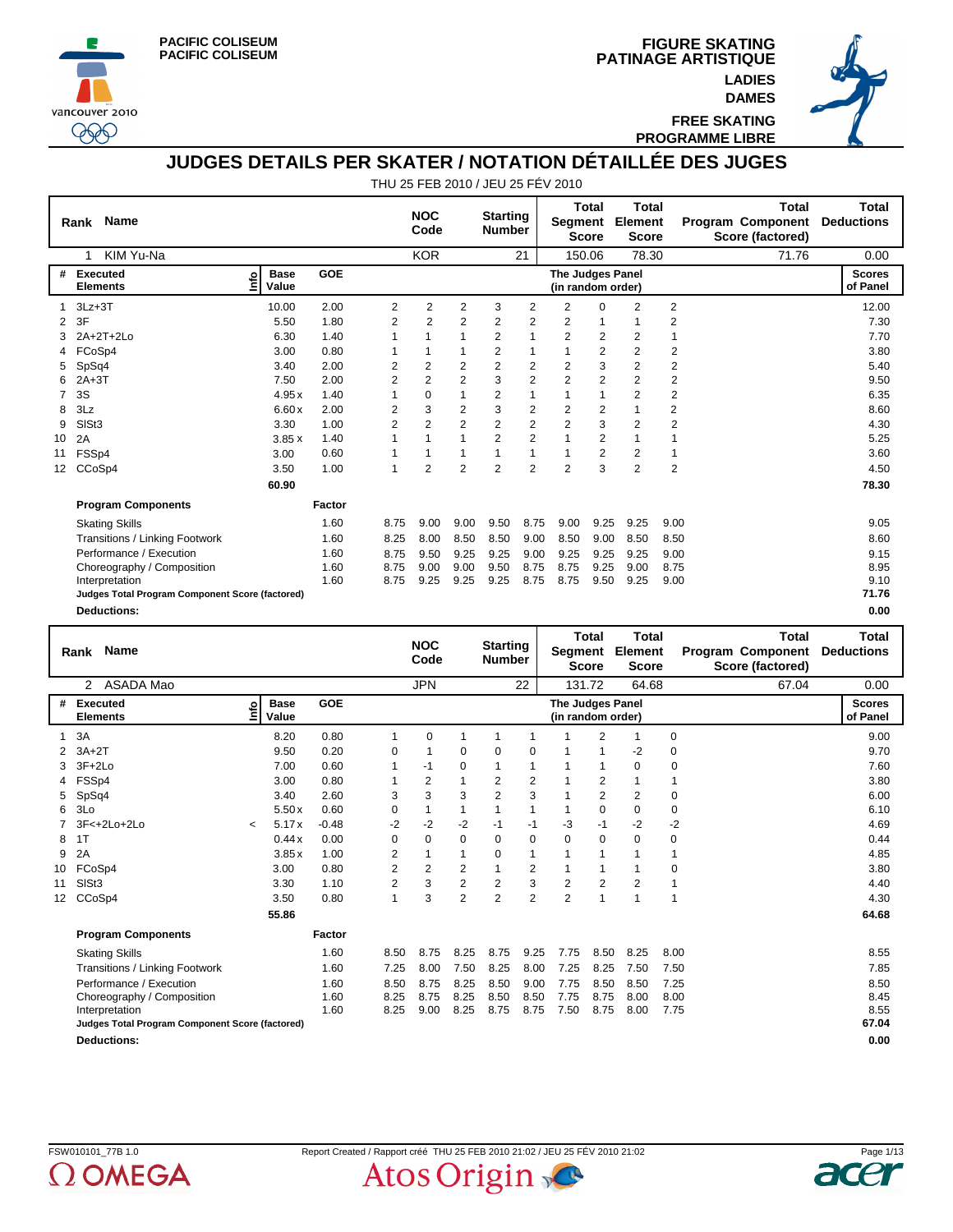





**FREE SKATING PROGRAMME LIBRE**

#### **JUDGES DETAILS PER SKATER / NOTATION DÉTAILLÉE DES JUGES**

|                 | <b>Name</b><br>Rank                             |                            |            |          | <b>NOC</b><br>Code |                | <b>Starting</b><br><b>Number</b> |                | Segment                               | <b>Total</b><br><b>Score</b> | Total<br>Element<br><b>Score</b> |              | <b>Total</b><br><b>Program Component</b><br>Score (factored) | <b>Total</b><br><b>Deductions</b> |
|-----------------|-------------------------------------------------|----------------------------|------------|----------|--------------------|----------------|----------------------------------|----------------|---------------------------------------|------------------------------|----------------------------------|--------------|--------------------------------------------------------------|-----------------------------------|
|                 | ROCHETTE Joannie<br>3                           |                            |            |          | CAN                |                |                                  | 23             |                                       | 131.28                       | 62.80                            |              | 68.48                                                        | 0.00                              |
| #               | <b>Executed</b><br><b>Elements</b>              | <b>Base</b><br>۴ò<br>Value | <b>GOE</b> |          |                    |                |                                  |                | The Judges Panel<br>(in random order) |                              |                                  |              |                                                              | <b>Scores</b><br>of Panel         |
|                 | 3Lz+2T+2Lo                                      | 8.80                       | 1.20       | 1        | 1                  | $\overline{2}$ | 2                                | 1              | 1                                     |                              | 2                                | $\mathbf{1}$ |                                                              | 10.00                             |
| 2               | 3F                                              | 5.50                       | $-1.80$    | $-2$     | $-1$               | $-2$           | $-1$                             | $-2$           | $-2$                                  | $-2$                         | $-2$                             | $-2$         |                                                              | 3.70                              |
| 3               | 3Lo                                             | 5.00                       | 1.40       |          | 2                  | $\overline{2}$ | 2                                | $\overline{2}$ | 1                                     | 1                            |                                  | 1            |                                                              | 6.40                              |
|                 | FCSSp4                                          | 3.00                       | 0.40       | 0        |                    |                |                                  | 1              |                                       | 1                            |                                  | 0            |                                                              | 3.40                              |
| 5               | SpSq4                                           | 3.40                       | 1.40       |          | $\overline{2}$     | $\overline{2}$ | 2                                |                |                                       | 1                            | $\overline{2}$                   | 0            |                                                              | 4.80                              |
| 6               | 3Lz                                             | 6.60x                      | $-0.20$    | -1       |                    |                | $\Omega$                         | 1              | $-1$                                  | $-1$                         | $-1$                             | 0            |                                                              | 6.40                              |
|                 | 3T+3S+SEQ                                       | 7.48x                      | 0.20       | $\Omega$ |                    |                |                                  | 0              | $-1$                                  | 0                            | $-1$                             | 0            |                                                              | 7.68                              |
| 8               | 2A                                              | 3.85x                      | $-1.28$    | $-2$     | $-1$               | $-1$           | $\Omega$                         | $-2$           | 0                                     | $-1$                         | -2                               | $-2$         |                                                              | 2.57                              |
| 9               | CCoSp4                                          | 3.50                       | 0.50       |          |                    |                |                                  | 1              | $\Omega$                              | 1                            | 2                                | 1            |                                                              | 4.00                              |
| 10              | 3S                                              | 4.95x                      | 1.40       |          |                    | $\overline{2}$ | $\overline{2}$                   |                |                                       | 1                            | $\overline{2}$                   | 2            |                                                              | 6.35                              |
| 11              | CiSt <sub>3</sub>                               | 3.30                       | 0.80       |          | $\overline{2}$     | $\overline{2}$ | $\overline{2}$                   |                | 1                                     | 2                            | 3                                | 1            |                                                              | 4.10                              |
| 12 <sup>2</sup> | FSSp4                                           | 3.00                       | 0.40       | 0        |                    |                | 1                                | 1              | 0                                     | 1                            | $\overline{2}$                   | $\mathbf 0$  |                                                              | 3.40                              |
|                 |                                                 | 58.38                      |            |          |                    |                |                                  |                |                                       |                              |                                  |              |                                                              | 62.80                             |
|                 | <b>Program Components</b>                       |                            | Factor     |          |                    |                |                                  |                |                                       |                              |                                  |              |                                                              |                                   |
|                 | <b>Skating Skills</b>                           |                            | 1.60       | 8.50     | 8.75               | 8.25           | 8.25                             | 8.75           | 7.75                                  | 8.75                         | 9.25                             | 8.00         |                                                              | 8.60                              |
|                 | Transitions / Linking Footwork                  |                            | 1.60       | 8.25     | 8.50               | 8.50           | 8.00                             | 8.50           | 7.50                                  | 8.25                         | 8.75                             | 7.75         |                                                              | 8.30                              |
|                 | Performance / Execution                         |                            | 1.60       | 8.75     | 8.75               | 8.50           | 8.25                             | 8.75           | 8.25                                  | 8.25                         | 8.75                             | 7.00         |                                                              | 8.55                              |
|                 | Choreography / Composition                      |                            | 1.60       | 8.50     | 8.75               | 8.50           | 8.25                             | 8.50           | 8.00                                  | 8.50                         | 9.00                             | 9.00         |                                                              | 8.65                              |
|                 | Interpretation                                  |                            | 1.60       | 8.50     | 9.00               | 8.50           | 8.25                             | 8.75           | 8.50                                  | 8.50                         | 9.00                             | 8.75         |                                                              | 8.70                              |
|                 | Judges Total Program Component Score (factored) |                            |            |          |                    |                |                                  |                |                                       |                              |                                  |              |                                                              | 68.48                             |
|                 | <b>Deductions:</b>                              |                            |            |          |                    |                |                                  |                |                                       |                              |                                  |              |                                                              | 0.00                              |

|                 | Rank Name                                       |                            |            |                | <b>NOC</b><br>Code |          | <b>Starting</b><br><b>Number</b> |                | Segment                               | Total<br><b>Score</b> | <b>Total</b><br>Element<br><b>Score</b> |                         | Total<br><b>Program Component</b><br>Score (factored) | Total<br><b>Deductions</b> |
|-----------------|-------------------------------------------------|----------------------------|------------|----------------|--------------------|----------|----------------------------------|----------------|---------------------------------------|-----------------------|-----------------------------------------|-------------------------|-------------------------------------------------------|----------------------------|
|                 | <b>LEPISTO Laura</b><br>4                       |                            |            |                | <b>FIN</b>         |          |                                  | 16             | 126.61                                |                       | 63.89                                   |                         | 62.72                                                 | 0.00                       |
| #               | Executed<br><b>Elements</b>                     | <b>Base</b><br>۴۵<br>Value | <b>GOE</b> |                |                    |          |                                  |                | The Judges Panel<br>(in random order) |                       |                                         |                         |                                                       | <b>Scores</b><br>of Panel  |
|                 | $3T+3T$                                         | 8.00                       | 1.80       | 2              | $\overline{2}$     |          | 2                                |                | 2                                     | 2                     | 2                                       | 2                       |                                                       | 9.80                       |
| 2               | 3Lz                                             | 6.00                       | $-0.40$    | $-1$           | $-1$               | $\Omega$ | $\Omega$                         | -1             | $\Omega$                              | 0                     | $\Omega$                                | 0                       |                                                       | 5.60                       |
| 3               | $3Lo+2T$                                        | 6.30                       | 0.80       | 1              | 1                  | 0        | 1                                | $\mathbf{1}$   | 0                                     | 0                     |                                         | 2                       |                                                       | 7.10                       |
|                 | FSSp4                                           | 3.00                       | 0.50       | 0              | 1                  |          |                                  | 1              |                                       | 1                     |                                         | $\overline{2}$          |                                                       | 3.50                       |
| 5               | LSp4                                            | 2.70                       | 0.80       |                |                    |          |                                  | $\overline{2}$ | $\overline{2}$                        |                       | $\overline{2}$                          | $\overline{2}$          |                                                       | 3.50                       |
| 6               | 2A                                              | 3.85x                      | 1.20       |                | 2                  |          |                                  | 1              |                                       |                       |                                         | 2                       |                                                       | 5.05                       |
|                 | 3Lo                                             | 5.50x                      | 1.00       |                | 1                  |          |                                  | 1              |                                       | 1                     |                                         |                         |                                                       | 6.50                       |
| 8               | SpSq4                                           | 3.40                       | 1.80       | $\overline{2}$ | $\overline{2}$     |          |                                  | $\overline{2}$ | 2                                     | $\overline{2}$        |                                         | 2                       |                                                       | 5.20                       |
| 9               | 2A                                              | 3.85x                      | 1.00       |                | 1                  |          |                                  | 1              |                                       | $\mathbf 0$           |                                         | $\overline{\mathbf{c}}$ |                                                       | 4.85                       |
| 10              | $2S+2T+2T$                                      | 4.29x                      | 0.00       | $-1$           | 0                  | 0        | $\Omega$                         | 0              | 0                                     | 0                     | $\Omega$                                | 0                       |                                                       | 4.29                       |
| 11              | CiSt <sub>3</sub>                               | 3.30                       | 0.90       | $\overline{2}$ | $\overline{2}$     | 1        | $\overline{2}$                   | $\overline{2}$ | 2                                     | 1                     |                                         | $\overline{2}$          |                                                       | 4.20                       |
| 12 <sup>2</sup> | CCoSp4                                          | 3.50                       | 0.80       | $\overline{2}$ | $\overline{2}$     | 1        | $\overline{ }$                   | $\overline{1}$ | $\overline{2}$                        | -1                    | 4                                       | 3                       |                                                       | 4.30                       |
|                 |                                                 | 53.69                      |            |                |                    |          |                                  |                |                                       |                       |                                         |                         |                                                       | 63.89                      |
|                 | <b>Program Components</b>                       |                            | Factor     |                |                    |          |                                  |                |                                       |                       |                                         |                         |                                                       |                            |
|                 | <b>Skating Skills</b>                           |                            | 1.60       | 8.50           | 8.00               | 7.25     | 7.50                             | 7.50           | 7.75                                  | 7.25                  | 8.00                                    | 9.00                    |                                                       | 7.95                       |
|                 | Transitions / Linking Footwork                  |                            | 1.60       | 8.00           | 7.75               | 7.25     | 7.50                             | 6.75           | 7.25                                  | 6.50                  | 7.25                                    | 8.50                    |                                                       | 7.50                       |
|                 | Performance / Execution                         |                            | 1.60       | 7.50           | 8.25               | 7.00     | 7.50                             | 7.25           | 7.75                                  | 7.50                  | 8.25                                    | 9.00                    |                                                       | 7.80                       |
|                 | Choreography / Composition                      |                            | 1.60       | 9.00           | 8.00               | 7.50     | 7.50                             | 7.50           | 7.75                                  | 7.50                  | 7.50                                    | 9.00                    |                                                       | 7.95                       |
|                 | Interpretation                                  |                            | 1.60       | 8.50           | 8.25               | 7.50     | 7.75                             | 7.50           | 8.00                                  | 7.75                  | 7.75                                    | 9.00                    |                                                       | 8.00                       |
|                 | Judges Total Program Component Score (factored) |                            |            |                |                    |          |                                  |                |                                       |                       |                                         |                         |                                                       | 62.72                      |
|                 | <b>Deductions:</b>                              |                            |            |                |                    |          |                                  |                |                                       |                       |                                         |                         |                                                       | 0.00                       |

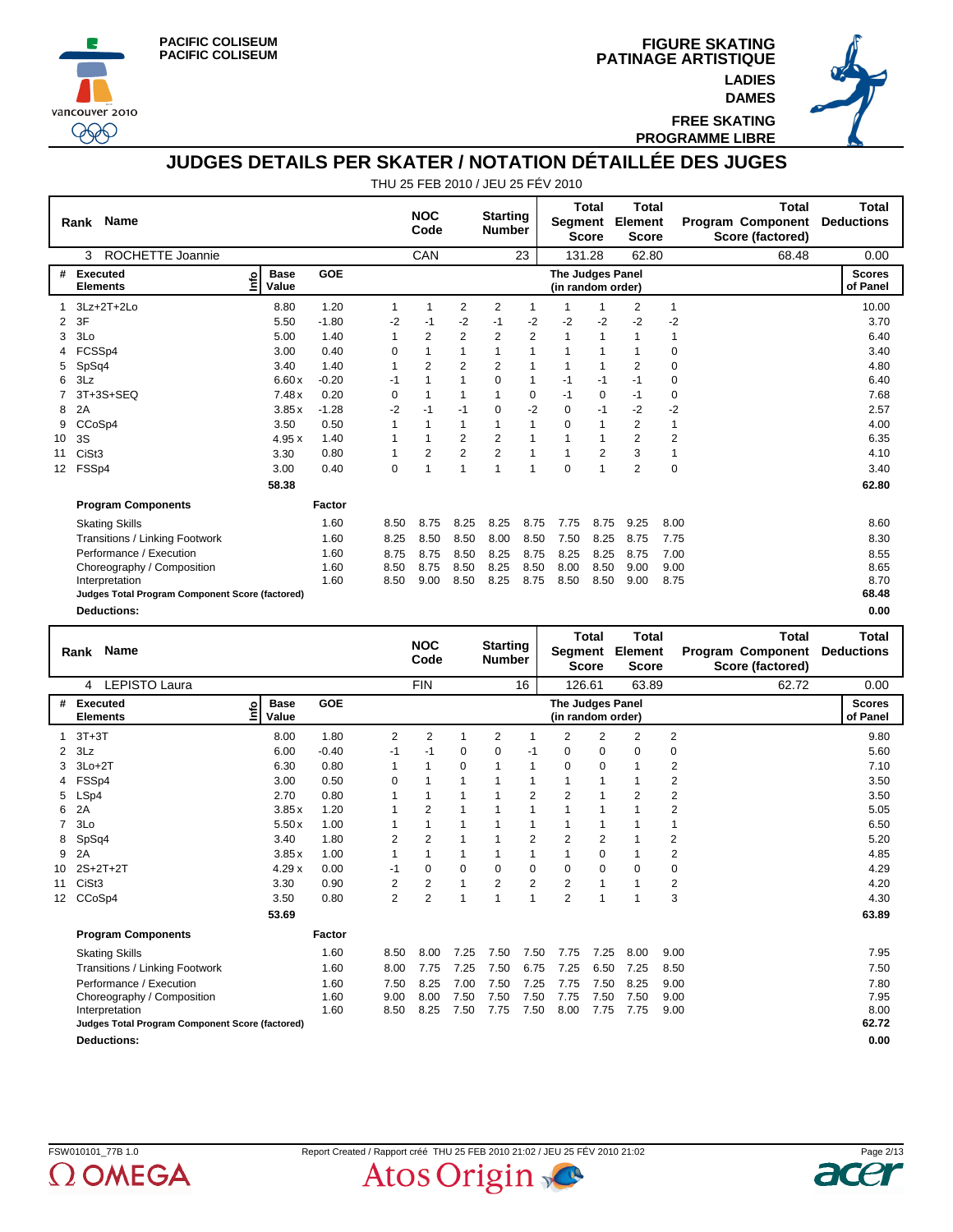



 $\circledcirc$ 

**PATINAGE ARTISTIQUE FIGURE SKATING LADIES DAMES**



**FREE SKATING PROGRAMME LIBRE**

#### **JUDGES DETAILS PER SKATER / NOTATION DÉTAILLÉE DES JUGES**

|    | <b>Name</b><br>Rank                             |                           |        |                | <b>NOC</b><br>Code |                | <b>Starting</b><br><b>Number</b> |                | Segment                                      | <b>Total</b><br><b>Score</b> | <b>Total</b><br>Element<br><b>Score</b> |                | <b>Total</b><br><b>Program Component</b><br>Score (factored) | Total<br><b>Deductions</b> |
|----|-------------------------------------------------|---------------------------|--------|----------------|--------------------|----------------|----------------------------------|----------------|----------------------------------------------|------------------------------|-----------------------------------------|----------------|--------------------------------------------------------------|----------------------------|
|    | <b>NAGASU Mirai</b><br>5                        |                           |        |                | <b>USA</b>         |                |                                  | 24             |                                              | 126.39                       | 65.83                                   |                | 60.56                                                        | 0.00                       |
| #  | Executed<br><b>Elements</b>                     | <b>Base</b><br>e<br>Value | GOE    |                |                    |                |                                  |                | <b>The Judges Panel</b><br>(in random order) |                              |                                         |                |                                                              | <b>Scores</b><br>of Panel  |
|    | $3Lz + 2T + 2T$                                 | 8.60                      | 0.60   | 0              | $\mathbf 0$        | 1              |                                  | 1              |                                              | 1                            | $-1$                                    | 0              |                                                              | 9.20                       |
|    | $2A+3T$                                         | 7.50                      | 1.40   |                | 2                  |                | 2                                | 2              |                                              | 0                            | 1                                       | 1              |                                                              | 8.90                       |
| 3  | 3F                                              | 5.50                      | 0.00   | 0              | 0                  | 0              |                                  | 0              |                                              | $\mathbf 0$                  | 0                                       | -1             |                                                              | 5.50                       |
|    | FSSp3                                           | 2.60                      | 0.40   | 1              | 2                  | 1              | 0                                | 1              |                                              | $\mathbf{1}$                 | $\Omega$                                | 1              |                                                              | 3.00                       |
| 5  | LSp4                                            | 2.70                      | 1.40   | 2              | 3                  | 3              | 3                                | 3              | 3                                            | 3                            | $\overline{2}$                          | 3              |                                                              | 4.10                       |
| 6  | SpSq2                                           | 2.30                      | 1.00   | 2              | 2                  | $\overline{2}$ | 2                                | $\overline{2}$ | $\overline{2}$                               | $\overline{2}$               |                                         | $\overline{2}$ |                                                              | 3.30                       |
|    | 3Lz                                             | 6.60x                     | 0.20   | 0              | $-2$               | 0              | 0                                | 1              |                                              | 1                            | 0                                       | $-1$           |                                                              | 6.80                       |
| 8  | 3Lo+2A+SEQ                                      | 7.48x                     | 0.20   | $\Omega$       | $\Omega$           |                | 0                                | 1              |                                              | $\Omega$                     | $\Omega$                                | 0              |                                                              | 7.68                       |
| 9  | 2A                                              | 3.85x                     | 1.00   |                | $\Omega$           |                |                                  | 1              |                                              | 1                            |                                         |                |                                                              | 4.85                       |
| 10 | 3T                                              | 4.40x                     | 0.80   |                | $\Omega$           |                |                                  | 1              |                                              | 0                            |                                         |                |                                                              | 5.20                       |
| 11 | SISt <sub>2</sub>                               | 2.30                      | 0.50   | 1              |                    |                |                                  | 2              |                                              | 1                            | $\Omega$                                | 1              |                                                              | 2.80                       |
| 12 | CCoSp4                                          | 3.50                      | 1.00   | $\overline{2}$ | $\overline{2}$     | $\overline{2}$ | $\overline{2}$                   | $\overline{2}$ | $\overline{2}$                               | $\overline{2}$               | $\overline{2}$                          | $\overline{2}$ |                                                              | 4.50                       |
|    |                                                 | 57.33                     |        |                |                    |                |                                  |                |                                              |                              |                                         |                |                                                              | 65.83                      |
|    | <b>Program Components</b>                       |                           | Factor |                |                    |                |                                  |                |                                              |                              |                                         |                |                                                              |                            |
|    | <b>Skating Skills</b>                           |                           | 1.60   | 7.50           | 8.75               | 8.50           | 7.50                             | 7.50           | 7.25                                         | 7.75                         | 7.25                                    | 7.25           |                                                              | 7.75                       |
|    | Transitions / Linking Footwork                  |                           | 1.60   | 7.00           | 8.25               | 7.75           | 7.50                             | 7.00           | 7.25                                         | 6.75                         | 7.00                                    | 6.50           |                                                              | 7.25                       |
|    | Performance / Execution                         |                           | 1.60   | 7.25           | 8.50               | 8.50           | 7.75                             | 7.50           | 7.50                                         | 7.25                         | 7.50                                    | 7.75           |                                                              | 7.70                       |
|    | Choreography / Composition                      |                           | 1.60   | 7.25           | 8.75               | 8.25           | 7.50                             | 7.50           | 7.50                                         | 7.25                         | 7.00                                    | 7.50           |                                                              | 7.55                       |
|    | Interpretation                                  |                           | 1.60   | 7.00           | 8.50               | 8.25           | 7.50                             | 7.75           | 7.50                                         | 7.50                         | 7.00                                    | 7.75           |                                                              | 7.60                       |
|    | Judges Total Program Component Score (factored) |                           |        |                |                    |                |                                  |                |                                              |                              |                                         |                |                                                              | 60.56                      |
|    | <b>Deductions:</b>                              |                           |        |                |                    |                |                                  |                |                                              |                              |                                         |                |                                                              | 0.00                       |

|                 | <b>Name</b><br>Rank                             |                            |         |              | <b>NOC</b><br>Code |          | <b>Starting</b><br><b>Number</b> |              | Segment                               | Total<br><b>Score</b> | <b>Total</b><br>Element<br><b>Score</b> |                | <b>Total</b><br>Program Component<br>Score (factored) | <b>Total</b><br><b>Deductions</b> |
|-----------------|-------------------------------------------------|----------------------------|---------|--------------|--------------------|----------|----------------------------------|--------------|---------------------------------------|-----------------------|-----------------------------------------|----------------|-------------------------------------------------------|-----------------------------------|
|                 | <b>ANDO Miki</b><br>6                           |                            |         |              | <b>JPN</b>         |          |                                  | 20           | 124.10                                |                       | 62.50                                   |                | 61.60                                                 | 0.00                              |
| #               | Executed<br><b>Elements</b>                     | <b>Base</b><br>۴۵<br>Value | GOE     |              |                    |          |                                  |              | The Judges Panel<br>(in random order) |                       |                                         |                |                                                       | <b>Scores</b><br>of Panel         |
|                 | $3Lz + 2Lo$                                     | 7.50                       | 0.00    | -1           | 1                  | 0        | 0                                | 2            | $\Omega$                              | 0                     | $\Omega$                                | $-1$           |                                                       | 7.50                              |
|                 | 3S+2A+SEQ                                       | 6.40                       | 0.60    | 0            |                    |          | 0                                |              | $\mathbf 0$                           | $\mathbf 0$           |                                         |                |                                                       | 7.00                              |
| 3               | 3Lo                                             | 5.00                       | 0.80    | $\Omega$     |                    | $\Omega$ | 1                                |              | 1                                     | $\mathbf 0$           |                                         |                |                                                       | 5.80                              |
|                 | CCoSp4                                          | 3.50                       | 0.40    |              |                    | 1        |                                  |              |                                       | 0                     | 0                                       | $\overline{2}$ |                                                       | 3.90                              |
| 5               | SpSq4                                           | 3.40                       | 1.80    |              |                    | 1        | 2                                |              | $\overline{2}$                        | $\overline{2}$        | 2                                       | 2              |                                                       | 5.20                              |
| 6               | 3Lz                                             | 6.60x                      | 0.60    | $\Omega$     | $\overline{2}$     | 1        | $\Omega$                         |              | 1                                     | $\mathbf 0$           | $\Omega$                                |                |                                                       | 7.20                              |
|                 | 3S                                              | 4.95x                      | 0.00    | $\Omega$     |                    | 0        | $\Omega$                         |              | $\mathbf 0$                           | 0                     | $\Omega$                                | 0              |                                                       | 4.95                              |
| 8               | FSSp4                                           | 3.00                       | 0.50    | $\Omega$     | $\overline{2}$     | 1        | 1                                | 1            | $\Omega$                              | 1                     |                                         | 1              |                                                       | 3.50                              |
| 9               | 3T                                              | 4.40x                      | $-0.60$ | 0            | $-1$               | 0        | $-1$                             | $-1$         | $-1$                                  | $-1$                  | 0                                       | $\mathbf 0$    |                                                       | 3.80                              |
| 10              | 2A+2Lo+2Lo                                      | 7.15x                      | 0.00    | 0            | 0                  | 0        | 0                                | $\mathbf{1}$ | $\mathbf 0$                           | $\mathbf 0$           | $\mathbf 0$                             | 0              |                                                       | 7.15                              |
| 11              | SIS <sub>t2</sub>                               | 2.30                       | 0.70    | 1            | 1                  | 1        | 2                                | 1            | $\overline{2}$                        | 1                     |                                         | 2              |                                                       | 3.00                              |
| 12 <sup>2</sup> | FCoSp4                                          | 3.00                       | 0.50    | $\mathbf{1}$ | $\overline{2}$     | 1        | 1                                | 1            | 1                                     |                       | 1                                       | $\overline{2}$ |                                                       | 3.50                              |
|                 |                                                 | 57.20                      |         |              |                    |          |                                  |              |                                       |                       |                                         |                |                                                       | 62.50                             |
|                 | <b>Program Components</b>                       |                            | Factor  |              |                    |          |                                  |              |                                       |                       |                                         |                |                                                       |                                   |
|                 | <b>Skating Skills</b>                           |                            | 1.60    | 7.25         | 7.25               | 7.50     | 8.00                             | 8.50         | 7.75                                  | 8.00                  | 7.50                                    | 8.50           |                                                       | 7.95                              |
|                 | Transitions / Linking Footwork                  |                            | 1.60    | 6.00         | 6.25               | 7.00     | 7.00                             | 7.75         | 7.00                                  | 7.00                  | 7.50                                    | 8.00           |                                                       | 7.25                              |
|                 | Performance / Execution                         |                            | 1.60    | 7.50         | 7.00               | 7.25     | 7.25                             | 8.50         | 7.50                                  | 8.25                  | 7.25                                    | 8.75           |                                                       | 7.75                              |
|                 | Choreography / Composition                      |                            | 1.60    | 7.00         | 7.00               | 7.00     | 7.50                             | 8.00         | 7.50                                  | 7.75                  | 7.75                                    | 8.50           |                                                       | 7.70                              |
|                 | Interpretation                                  |                            | 1.60    | 7.00         | 6.25               | 7.25     | 7.75                             | 8.50         | 7.50                                  | 7.75                  | 7.75                                    | 8.50           |                                                       | 7.85                              |
|                 | Judges Total Program Component Score (factored) |                            |         |              |                    |          |                                  |              |                                       |                       |                                         |                |                                                       | 61.60                             |
|                 | <b>Deductions:</b>                              |                            |         |              |                    |          |                                  |              |                                       |                       |                                         |                |                                                       | 0.00                              |



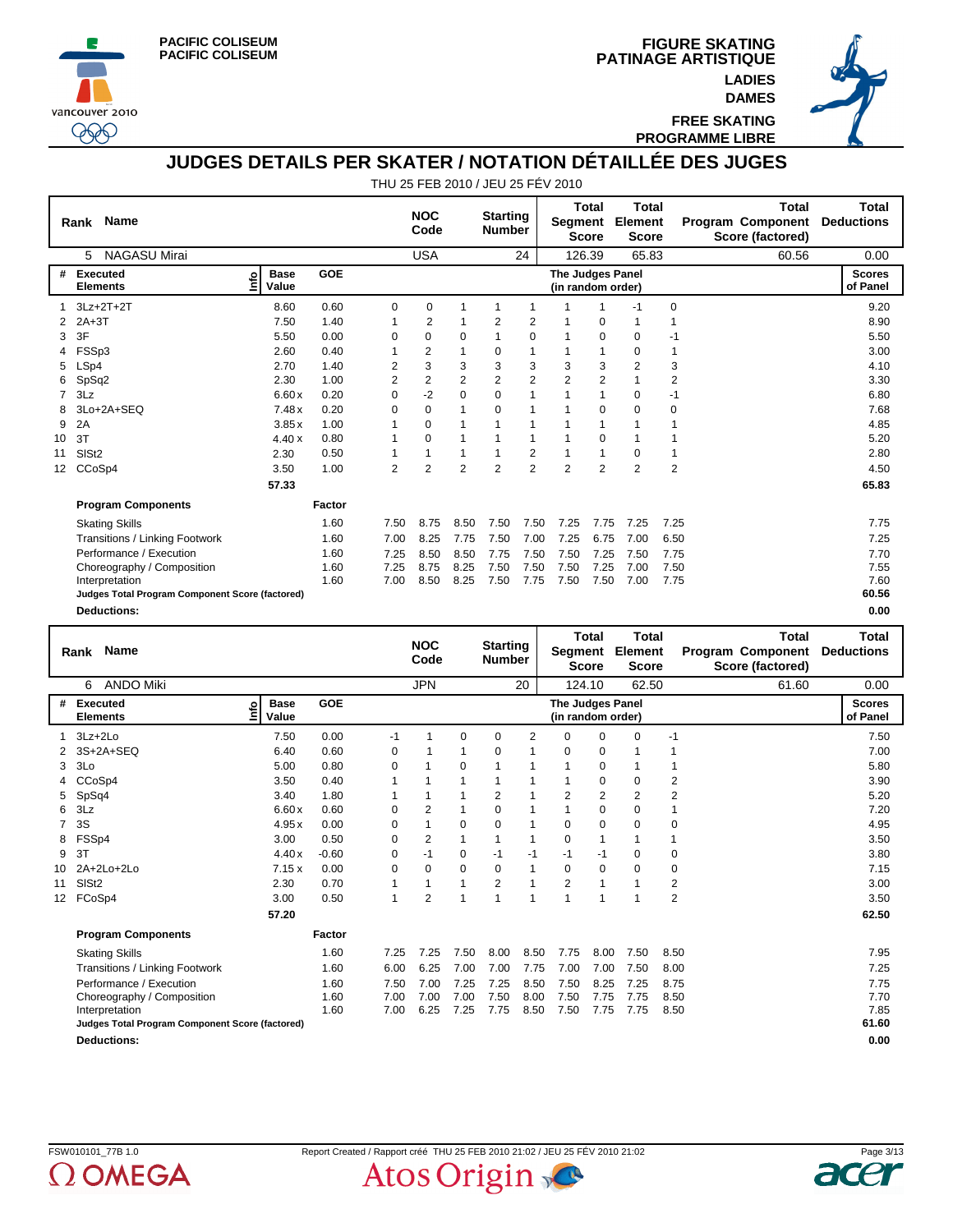





**FREE SKATING PROGRAMME LIBRE**

## **JUDGES DETAILS PER SKATER / NOTATION DÉTAILLÉE DES JUGES**

|                   | Rank Name                                       |         |                      |         |          | <b>NOC</b><br>Code |             | <b>Starting</b><br><b>Number</b> |                | Segment                               | Total<br><b>Score</b> | <b>Total</b><br>Element<br><b>Score</b> |                         | <b>Total</b><br><b>Program Component</b><br>Score (factored) | <b>Total</b><br><b>Deductions</b> |
|-------------------|-------------------------------------------------|---------|----------------------|---------|----------|--------------------|-------------|----------------------------------|----------------|---------------------------------------|-----------------------|-----------------------------------------|-------------------------|--------------------------------------------------------------|-----------------------------------|
|                   | <b>SUZUKI Akiko</b><br>$\overline{7}$           |         |                      |         |          | <b>JPN</b>         |             |                                  | 14             |                                       | 120.42                | 60.98                                   |                         | 59.44                                                        | 0.00                              |
| #                 | <b>Executed</b><br><b>Elements</b>              | ۴o      | <b>Base</b><br>Value | GOE     |          |                    |             |                                  |                | The Judges Panel<br>(in random order) |                       |                                         |                         |                                                              | <b>Scores</b><br>of Panel         |
|                   | $3F+2T+2Lo$                                     |         | 8.30                 | 1.00    | 1        |                    | 0           | $-1$                             | 1              |                                       |                       |                                         | $\overline{2}$          |                                                              | 9.30                              |
|                   | 3T+2A+SEQ                                       |         | 6.00                 | 1.00    |          |                    |             | 0                                | $\overline{2}$ |                                       |                       |                                         | 1                       |                                                              | 7.00                              |
| 3                 | 3Lo                                             |         | 5.00                 | 1.00    |          |                    |             |                                  | 0              |                                       | 1                     |                                         | 2                       |                                                              | 6.00                              |
|                   | CCoSp4                                          |         | 3.50                 | 0.70    |          |                    | 0           |                                  | 2              |                                       | 2                     |                                         | $\overline{\mathbf{c}}$ |                                                              | 4.20                              |
| 5                 | SpSq4                                           |         | 3.40                 | 1.40    |          |                    |             | 0                                | $\overline{2}$ |                                       | $\overline{2}$        |                                         | 2                       |                                                              | 4.80                              |
| 6                 | 2F                                              |         | 1.87x                | 0.10    | $\Omega$ | $\Omega$           | $\Omega$    | $\Omega$                         | $\Omega$       | $\Omega$                              | 1                     | $\Omega$                                |                         |                                                              | 1.97                              |
|                   | 3Lz                                             |         | 6.60x                | 0.20    |          | $\Omega$           | 0           | 0                                | 0              | $\Omega$                              | 1                     | $\overline{2}$                          | $-1$                    |                                                              | 6.80                              |
| 8                 | 3Lo+2A+SEQ                                      |         | 7.48x                | 1.00    | 1        |                    | 1           | 0                                | 1              | 1                                     | $\overline{2}$        | $\mathbf{1}$                            | $\mathbf{1}$            |                                                              | 8.48                              |
| 9                 | 3S<                                             | $\prec$ | 1.43x                | $-0.30$ | -1       | $-1$               | $-1$        | $-1$                             | $-1$           | $-1$                                  | $-1$                  | -1                                      | $-1$                    |                                                              | 1.13                              |
| 10                | FCSp4                                           |         | 3.20                 | 0.10    | 0        | 0                  | $\mathbf 0$ | $\mathbf 0$                      | 1              | 0                                     | 0                     |                                         | 2                       |                                                              | 3.30                              |
| 11                | SIS <sub>t3</sub>                               |         | 3.30                 | 1.00    | 2        | 2                  | 1           |                                  | $\overline{2}$ | 2                                     | 2                     |                                         | 2                       |                                                              | 4.30                              |
| $12 \overline{ }$ | FCCoSp4                                         |         | 3.50                 | 0.20    | 0        | $\Omega$           | 0           |                                  | 1              | 0                                     | $-1$                  |                                         | 2                       |                                                              | 3.70                              |
|                   |                                                 |         | 53.58                |         |          |                    |             |                                  |                |                                       |                       |                                         |                         |                                                              | 60.98                             |
|                   | <b>Program Components</b>                       |         |                      | Factor  |          |                    |             |                                  |                |                                       |                       |                                         |                         |                                                              |                                   |
|                   | <b>Skating Skills</b>                           |         |                      | 1.60    | 7.50     | 7.50               | 7.25        | 7.00                             | 7.50           | 7.00                                  | 7.50                  | 7.50                                    | 8.50                    |                                                              | 7.40                              |
|                   | Transitions / Linking Footwork                  |         |                      | 1.60    | 7.25     | 7.25               | 5.75        | 6.25                             | 6.75           | 6.50                                  | 7.50                  | 7.00                                    | 7.75                    |                                                              | 7.05                              |
|                   | Performance / Execution                         |         |                      | 1.60    | 8.00     | 7.75               | 7.25        | 6.75                             | 7.25           | 7.00                                  | 7.75                  | 7.50                                    | 8.50                    |                                                              | 7.55                              |
|                   | Choreography / Composition                      |         |                      | 1.60    | 7.75     | 7.50               | 6.50        | 7.25                             | 7.25           | 7.25                                  | 7.75                  | 7.25                                    | 8.25                    |                                                              | 7.50                              |
|                   | Interpretation                                  |         |                      | 1.60    | 8.00     | 7.50               | 7.00        | 7.00                             | 7.50           | 7.25                                  | 8.00                  | 7.50                                    | 8.50                    |                                                              | 7.65                              |
|                   | Judges Total Program Component Score (factored) |         |                      |         |          |                    |             |                                  |                |                                       |                       |                                         |                         |                                                              | 59.44                             |
|                   | <b>Deductions:</b>                              |         |                      |         |          |                    |             |                                  |                |                                       |                       |                                         |                         |                                                              | 0.00                              |

|    | <b>Name</b><br>Rank                             |         |                      |            |                | <b>NOC</b><br>Code |      | <b>Starting</b><br><b>Number</b> |                | Segment                               | <b>Total</b><br><b>Score</b> | <b>Total</b><br>Element<br><b>Score</b> |      | Total<br><b>Program Component</b><br>Score (factored) | Total<br><b>Deductions</b> |
|----|-------------------------------------------------|---------|----------------------|------------|----------------|--------------------|------|----------------------------------|----------------|---------------------------------------|------------------------------|-----------------------------------------|------|-------------------------------------------------------|----------------------------|
|    | <b>FLATT Rachael</b><br>8                       |         |                      |            |                | <b>USA</b>         |      |                                  | 19             |                                       | 117.85                       | 59.37                                   |      | 58.48                                                 | 0.00                       |
| #  | Executed<br><b>Elements</b>                     | ۴q      | <b>Base</b><br>Value | <b>GOE</b> |                |                    |      |                                  |                | The Judges Panel<br>(in random order) |                              |                                         |      |                                                       | <b>Scores</b><br>of Panel  |
| 1  | 2A                                              |         | 3.50                 | 1.00       |                |                    |      | 1                                | 1              |                                       | $\Omega$                     | 1                                       |      |                                                       | 4.50                       |
| 2  | $3F < +3T$                                      | $\,<\,$ | 5.70                 | 0.60       | 0              |                    | 0    | 0                                | 0              |                                       | -1                           |                                         |      |                                                       | 6.30                       |
| 3  | 3Lz                                             |         | 6.00                 | 0.00       | 0              | $\Omega$           | 0    | $\Omega$                         | $\mathbf 1$    | 0                                     | -1                           | $\Omega$                                | 0    |                                                       | 6.00                       |
|    | FCSp4                                           |         | 3.20                 | 0.20       | 1              | $\Omega$           | 0    | 1                                | 1              | $\Omega$                              | 0                            | $\Omega$                                | 1    |                                                       | 3.40                       |
| 5  | CUS <sub>p3</sub>                               |         | 2.40                 | 0.00       | 0              | 0                  | 0    | $\Omega$                         | 0              | 0                                     | 0                            | $\Omega$                                | 0    |                                                       | 2.40                       |
| 6  | 3Lo                                             |         | 5.50x                | 0.80       |                | 1                  | 1    |                                  | 1              | 0                                     | 0                            |                                         | 0    |                                                       | 6.30                       |
|    | $3Lz + 2T$                                      |         | 8.03x                | 0.40       |                | $\Omega$           | 0    |                                  |                | 0                                     | $-1$                         |                                         | 0    |                                                       | 8.43                       |
| 8  | SpSq3                                           |         | 3.10                 | 0.40       | 2              | 1                  | 0    | 2                                | $\mathbf{1}$   | 0                                     | $\mathbf{1}$                 |                                         |      |                                                       | 3.50                       |
| 9  | 3F<+2T+2Lo                                      | $\prec$ | 4.95x                | $-0.06$    |                | $\Omega$           | $-1$ | $-1$                             | 0              | 0                                     | $-1$                         |                                         | 0    |                                                       | 4.89                       |
| 10 | 3S                                              |         | 4.95 x               | 0.80       | 0              | 0                  | 1    | $\Omega$                         | 1              |                                       | $\mathbf 0$                  |                                         |      |                                                       | 5.75                       |
| 11 | CiSt <sub>3</sub>                               |         | 3.30                 | 0.60       | $\overline{2}$ | 1                  | 0    | $\overline{2}$                   | $\overline{2}$ | $\Omega$                              | $\mathbf{1}$                 | 2                                       |      |                                                       | 3.90                       |
| 12 | FCCoSp4                                         |         | 3.50                 | 0.50       | $\overline{2}$ | 1                  | 1    | 1                                | $\overline{2}$ |                                       | 0                            | -1                                      | 1    |                                                       | 4.00                       |
|    |                                                 |         | 54.13                |            |                |                    |      |                                  |                |                                       |                              |                                         |      |                                                       | 59.37                      |
|    | <b>Program Components</b>                       |         |                      | Factor     |                |                    |      |                                  |                |                                       |                              |                                         |      |                                                       |                            |
|    | <b>Skating Skills</b>                           |         |                      | 1.60       | 7.00           | 8.00               | 7.25 | 8.25                             | 7.50           | 7.25                                  | 6.75                         | 7.00                                    | 7.00 |                                                       | 7.40                       |
|    | <b>Transitions / Linking Footwork</b>           |         |                      | 1.60       | 7.25           | 7.25               | 7.00 | 7.75                             | 6.75           | 7.00                                  | 6.50                         | 6.75                                    | 6.75 |                                                       | 6.95                       |
|    | Performance / Execution                         |         |                      | 1.60       | 7.25           | 8.00               | 7.25 | 8.00                             | 7.25           | 6.75                                  | 7.25                         | 7.50                                    | 7.25 |                                                       | 7.45                       |
|    | Choreography / Composition                      |         |                      | 1.60       | 7.25           | 7.50               | 7.50 | 7.75                             | 7.00           | 7.00                                  | 7.00                         | 7.50                                    | 7.25 |                                                       | 7.35                       |
|    | Interpretation                                  |         |                      | 1.60       | 7.25           | 7.75               | 7.25 | 8.50                             | 7.25           | 7.00                                  | 7.25                         | 7.25                                    | 7.50 |                                                       | 7.40                       |
|    | Judges Total Program Component Score (factored) |         |                      |            |                |                    |      |                                  |                |                                       |                              |                                         |      |                                                       | 58.48                      |
|    | <b>Deductions:</b>                              |         |                      |            |                |                    |      |                                  |                |                                       |                              |                                         |      |                                                       | 0.00                       |



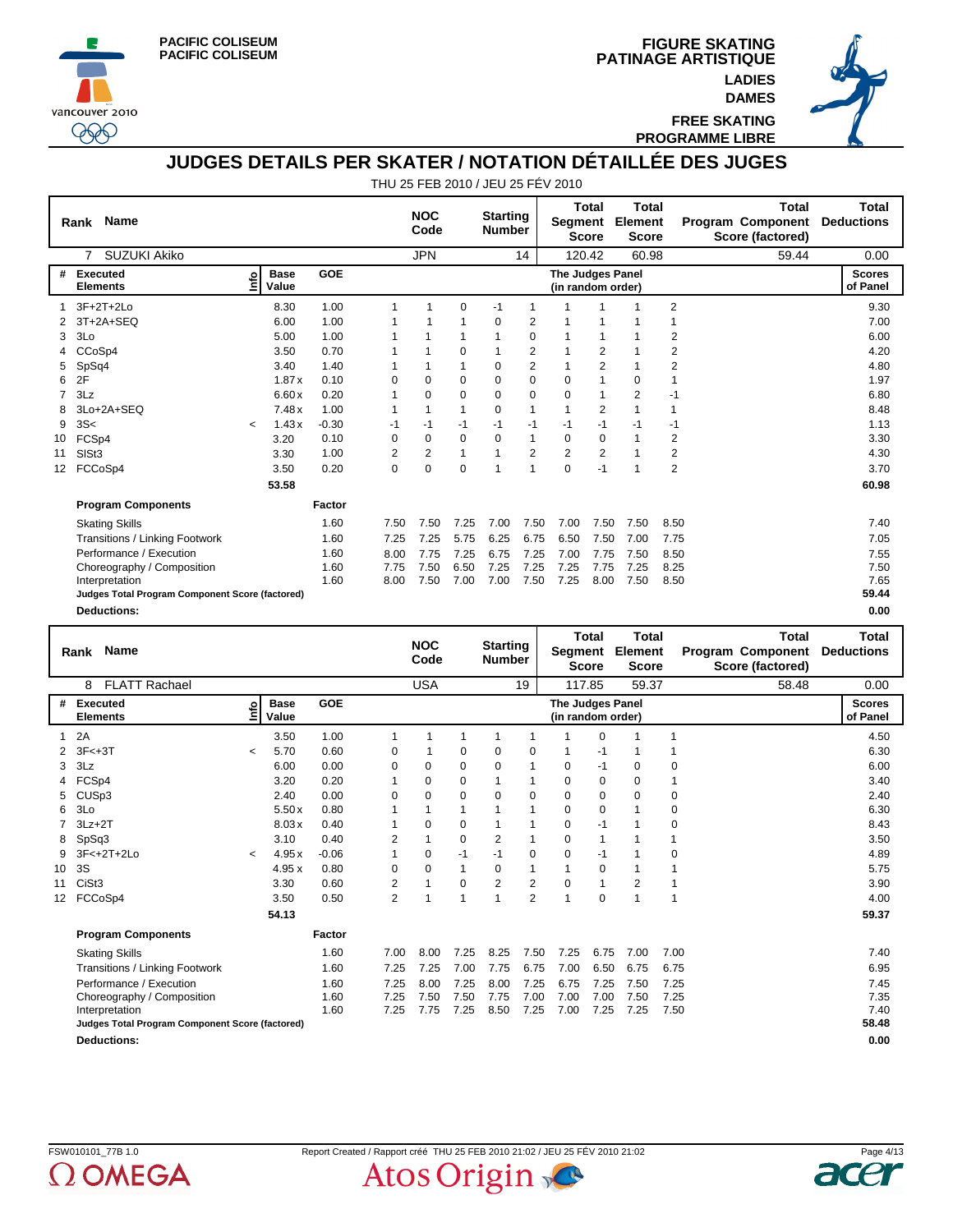





**FREE SKATING PROGRAMME LIBRE**

## **JUDGES DETAILS PER SKATER / NOTATION DÉTAILLÉE DES JUGES**

|                 | <b>Name</b><br>Rank                             |                            |            |          | <b>NOC</b><br>Code |                | <b>Starting</b><br><b>Number</b> |                | Segment                               | <b>Total</b><br><b>Score</b> | <b>Total</b><br>Element<br><b>Score</b> |      | <b>Total</b><br><b>Program Component</b><br>Score (factored) | <b>Total</b><br><b>Deductions</b> |
|-----------------|-------------------------------------------------|----------------------------|------------|----------|--------------------|----------------|----------------------------------|----------------|---------------------------------------|------------------------------|-----------------------------------------|------|--------------------------------------------------------------|-----------------------------------|
|                 | <b>MAKAROVA Ksenia</b><br>9                     |                            |            |          | <b>RUS</b>         |                |                                  | 17             | 112.69                                |                              | 58.77                                   |      | 53.92                                                        | 0.00                              |
| #               | <b>Executed</b><br><b>Elements</b>              | <b>Base</b><br>۴ò<br>Value | <b>GOE</b> |          |                    |                |                                  |                | The Judges Panel<br>(in random order) |                              |                                         |      |                                                              | <b>Scores</b><br>of Panel         |
|                 | $3T+3T$                                         | 8.00                       | $-0.60$    | -1       | $-1$               | 0              | -1                               | $-1$           | 0                                     | 0                            | $-2$                                    | -1   |                                                              | 7.40                              |
| 2               | 3F                                              | 5.50                       | 0.00       | 0        | 0                  | 0              | -1                               | 0              | 0                                     | $\mathbf 0$                  | 0                                       | 0    |                                                              | 5.50                              |
| 3               | 2A                                              | 3.50                       | 0.80       |          |                    | 2              | $\Omega$                         | 1              | 1                                     | 1                            | $\Omega$                                | 0    |                                                              | 4.30                              |
| 4               | 3Lo                                             | 5.00                       | 0.40       | 0        | $\Omega$           |                | 0                                | 0              |                                       |                              |                                         | 0    |                                                              | 5.40                              |
| 5               | 2A                                              | 3.50                       | 0.60       | 0        |                    | 0              | 0                                | 1              |                                       |                              |                                         |      |                                                              | 4.10                              |
| 6               | LSp4                                            | 2.70                       | 1.00       | 2        |                    | $\overline{2}$ | 2                                | $\overline{2}$ | $\overline{2}$                        | $\overline{2}$               | $\overline{2}$                          | 2    |                                                              | 3.70                              |
|                 | SpSq4                                           | 3.40                       | 1.00       |          |                    |                | $\Omega$                         | 0              |                                       | 1                            |                                         |      |                                                              | 4.40                              |
| 8               | 3S+2T+2Lo                                       | 8.03x                      | 0.60       |          | 0                  |                | 0                                | 1              | 0                                     | 1                            | 0                                       | 1    |                                                              | 8.63                              |
| 9               | $3S+2T$                                         | 6.38x                      | $-0.20$    | $\Omega$ | $\Omega$           | $\mathbf 0$    | $-1$                             | 0              | 0                                     | $\mathbf 0$                  | $-1$                                    | $-1$ |                                                              | 6.18                              |
| 10              | FSSp2                                           | 2.30                       | $-0.68$    | -3       | $-2$               | $-2$           | $-2$                             | $-2$           | $-1$                                  | -3                           | $-2$                                    | $-2$ |                                                              | 1.62                              |
| 11              | SISt <sub>3</sub>                               | 3.30                       | 0.50       |          |                    |                | 1                                | 1              | 1                                     | $\overline{2}$               | 1                                       | 1    |                                                              | 3.80                              |
| 12 <sup>2</sup> | CCoSp4                                          | 3.50                       | 0.24       | 1        | $\Omega$           | $-2$           | $-1$                             | 1              | 1                                     | 1                            | $\Omega$                                | 2    |                                                              | 3.74                              |
|                 |                                                 | 55.11                      |            |          |                    |                |                                  |                |                                       |                              |                                         |      |                                                              | 58.77                             |
|                 | <b>Program Components</b>                       |                            | Factor     |          |                    |                |                                  |                |                                       |                              |                                         |      |                                                              |                                   |
|                 | <b>Skating Skills</b>                           |                            | 1.60       | 7.50     | 6.75               | 8.00           | 6.25                             | 6.25           | 6.50                                  | 7.25                         | 6.75                                    | 6.75 |                                                              | 6.95                              |
|                 | Transitions / Linking Footwork                  |                            | 1.60       | 7.00     | 6.00               | 7.00           | 5.75                             | 5.50           | 5.75                                  | 6.50                         | 6.00                                    | 6.75 |                                                              | 6.40                              |
|                 | Performance / Execution                         |                            | 1.60       | 7.75     | 6.50               | 8.00           | 6.00                             | 6.00           | 6.00                                  | 6.75                         | 6.75                                    | 7.25 |                                                              | 6.85                              |
|                 | Choreography / Composition                      |                            | 1.60       | 7.00     | 6.50               | 8.25           | 6.00                             | 5.75           | 6.25                                  | 7.00                         | 6.25                                    | 7.25 |                                                              | 6.80                              |
|                 | Interpretation                                  |                            | 1.60       | 7.25     | 6.25               | 8.25           | 6.00                             | 5.75           | 6.25                                  | 6.75                         | 7.00                                    | 7.00 |                                                              | 6.70                              |
|                 | Judges Total Program Component Score (factored) |                            |            |          |                    |                |                                  |                |                                       |                              |                                         |      |                                                              | 53.92                             |
|                 | <b>Deductions:</b>                              |                            |            |          |                    |                |                                  |                |                                       |                              |                                         |      |                                                              | 0.00                              |

|                 | <b>Name</b><br>Rank                             |                |                      |         |              | <b>NOC</b><br>Code |          | <b>Starting</b><br><b>Number</b> |              | Segment                                      | <b>Total</b><br><b>Score</b> | <b>Total</b><br>Element<br><b>Score</b> |                | <b>Total</b><br><b>Program Component</b><br>Score (factored) | <b>Total</b><br><b>Deductions</b> |
|-----------------|-------------------------------------------------|----------------|----------------------|---------|--------------|--------------------|----------|----------------------------------|--------------|----------------------------------------------|------------------------------|-----------------------------------------|----------------|--------------------------------------------------------------|-----------------------------------|
|                 | <b>LEONOVA Alena</b><br>10                      |                |                      |         |              | <b>RUS</b>         |          |                                  | 13           |                                              | 110.32                       | 55.84                                   |                | 54.48                                                        | 0.00                              |
| #               | Executed<br><b>Elements</b>                     | ۴۵             | <b>Base</b><br>Value | GOE     |              |                    |          |                                  |              | <b>The Judges Panel</b><br>(in random order) |                              |                                         |                |                                                              | <b>Scores</b><br>of Panel         |
|                 | $3T+3T$                                         |                | 8.00                 | 0.80    | 1            | 1                  |          |                                  | 0            | $\Omega$                                     |                              | $\Omega$                                | $\mathbf{1}$   |                                                              | 8.80                              |
|                 | SpSq4                                           |                | 3.40                 | 0.00    | 0            | $\mathbf 0$        | 0        |                                  | 0            | $\mathbf 0$                                  | 0                            | 0                                       | $\pmb{0}$      |                                                              | 3.40                              |
| 3               | 3Lz                                             |                | 6.00                 | $-2.00$ | $-2$         | $-2$               | $-2$     | $-2$                             | $-2$         | -3                                           | $-2$                         | $-2$                                    | $-2$           |                                                              | 4.00                              |
| 4               | 2A                                              |                | 3.50                 | $-0.80$ | $-1$         | $-1$               | $-1$     | $-1$                             | $-1$         | -1                                           | $-1$                         | -1                                      | 0              |                                                              | 2.70                              |
| 5               | FCoSp3                                          |                | 2.50                 | 0.50    | 1            | 1                  |          |                                  | $\mathbf{1}$ |                                              | 0                            |                                         | 1              |                                                              | 3.00                              |
| 6               | 3Lo                                             |                | 5.00                 | $-0.20$ | $-1$         | $\Omega$           | $\Omega$ | 0                                | 0            | $-2$                                         | $-1$                         | -1                                      | 0              |                                                              | 4.80                              |
|                 | 3F+2A+SEQ                                       |                | 7.92x                | 0.40    | $\Omega$     | 1                  |          | $\Omega$                         | 1            | $\Omega$                                     | 0                            | -1                                      | 0              |                                                              | 8.32                              |
| 8               | FSSp2                                           |                | 2.30                 | $-0.06$ | $-1$         | $\Omega$           | 0        | $-1$                             | $\Omega$     | 0                                            | 0                            | $\Omega$                                | 0              |                                                              | 2.24                              |
| 9               | SISt <sub>3</sub>                               |                | 3.30                 | 0.20    | 0            | 0                  | 0        | 1                                | $\mathbf{1}$ | 0                                            | 0                            | 0                                       | 1              |                                                              | 3.50                              |
| 10              | 3S+2T+2Lo<                                      | $\overline{a}$ | 6.93x                | $-0.80$ | $-1$         | 0                  | $-1$     | $-1$                             | $\mathbf{1}$ | $\mathbf 0$                                  | $-1$                         | $-1$                                    | $-1$           |                                                              | 6.13                              |
| 11              | 3F                                              |                | 6.05x                | $-1.00$ | -1           | $-1$               | $-1$     | $-1$                             | 0            | $-1$                                         | $-1$                         | -1                                      | -1             |                                                              | 5.05                              |
| 12 <sup>2</sup> | CCoSp4                                          |                | 3.50                 | 0.40    | $\mathbf{1}$ | $\Omega$           | 1        | 1                                | $\mathbf{1}$ | 0                                            | 1                            | 0                                       | $\overline{1}$ |                                                              | 3.90                              |
|                 |                                                 |                | 58.40                |         |              |                    |          |                                  |              |                                              |                              |                                         |                |                                                              | 55.84                             |
|                 | <b>Program Components</b>                       |                |                      | Factor  |              |                    |          |                                  |              |                                              |                              |                                         |                |                                                              |                                   |
|                 | <b>Skating Skills</b>                           |                |                      | 1.60    | 7.00         | 7.00               | 6.75     | 7.75                             | 7.25         | 6.00                                         | 7.00                         | 6.75                                    | 7.25           |                                                              | 7.05                              |
|                 | <b>Transitions / Linking Footwork</b>           |                |                      | 1.60    | 6.50         | 6.50               | 6.00     | 6.75                             | 6.75         | 6.00                                         | 5.75                         | 6.50                                    | 7.00           |                                                              | 6.60                              |
|                 | Performance / Execution                         |                |                      | 1.60    | 6.50         | 7.25               | 6.50     | 7.75                             | 7.00         | 6.25                                         | 6.75                         | 6.00                                    | 6.75           |                                                              | 6.80                              |
|                 | Choreography / Composition                      |                |                      | 1.60    | 6.50         | 6.75               | 6.75     | 7.50                             | 6.75         | 6.00                                         | 6.75                         | 6.50                                    | 7.00           |                                                              | 6.75                              |
|                 | Interpretation                                  |                |                      | 1.60    | 6.50         | 7.00               | 6.50     | 7.50                             | 7.00         | 6.25                                         | 7.25                         | 6.50                                    | 7.25           |                                                              | 6.85                              |
|                 | Judges Total Program Component Score (factored) |                |                      |         |              |                    |          |                                  |              |                                              |                              |                                         |                |                                                              | 54.48                             |
|                 | <b>Deductions:</b>                              |                |                      |         |              |                    |          |                                  |              |                                              |                              |                                         |                |                                                              | 0.00                              |

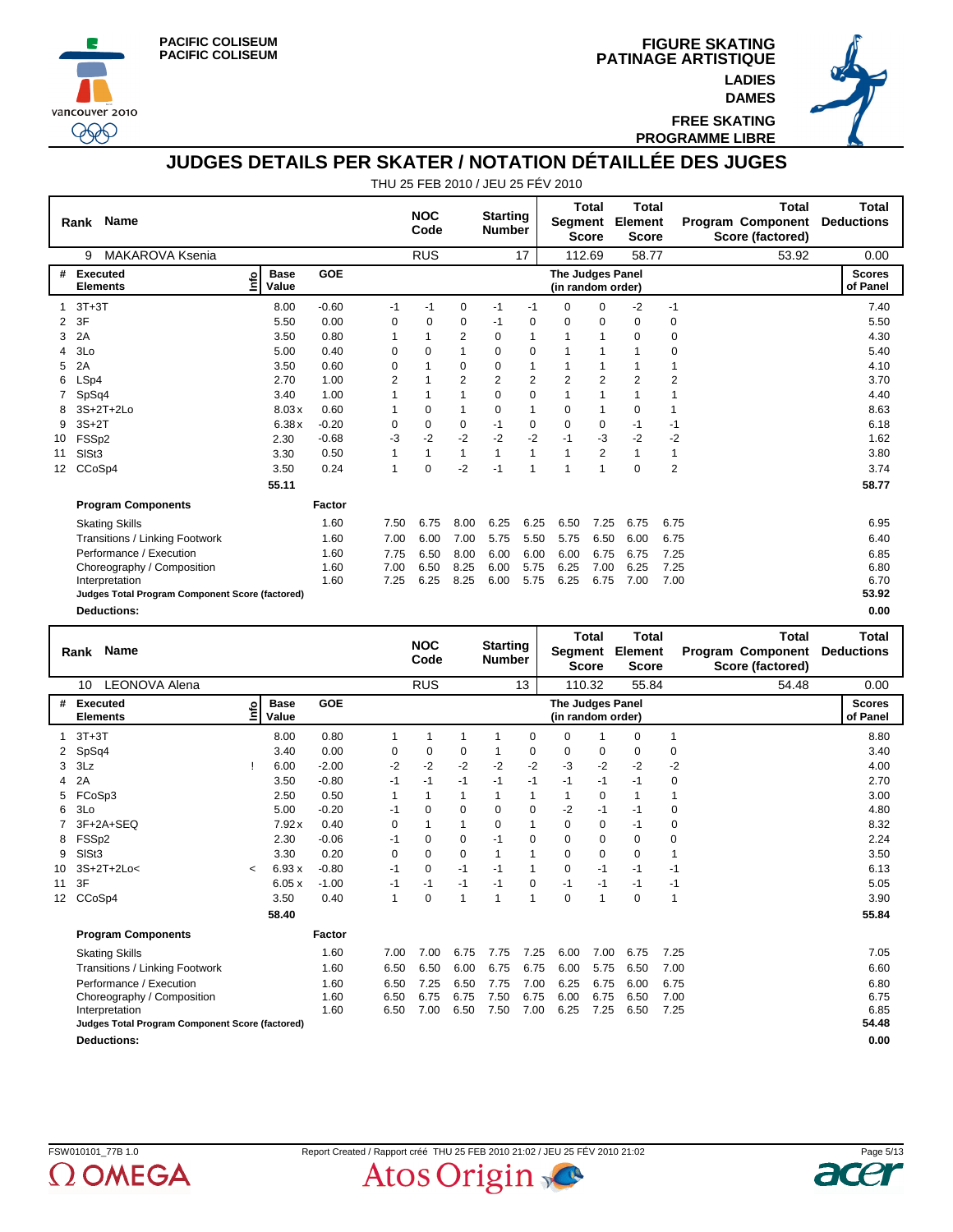





**FREE SKATING PROGRAMME LIBRE**

#### **JUDGES DETAILS PER SKATER / NOTATION DÉTAILLÉE DES JUGES**

|                 | <b>Name</b><br>Rank                             |                            |            |      | <b>NOC</b><br>Code |          | <b>Starting</b><br><b>Number</b> |          | Segment                               | <b>Total</b><br><b>Score</b> | Total<br>Element<br><b>Score</b> |             | <b>Total</b><br><b>Program Component</b><br>Score (factored) | <b>Total</b><br><b>Deductions</b> |
|-----------------|-------------------------------------------------|----------------------------|------------|------|--------------------|----------|----------------------------------|----------|---------------------------------------|------------------------------|----------------------------------|-------------|--------------------------------------------------------------|-----------------------------------|
|                 | <b>KORPI Kiira</b><br>11                        |                            |            |      | <b>FIN</b>         |          |                                  | 8        | 108.61                                |                              | 54.93                            |             | 53.68                                                        | 0.00                              |
| #               | <b>Executed</b><br><b>Elements</b>              | <b>Base</b><br>۴ů<br>Value | <b>GOE</b> |      |                    |          |                                  |          | The Judges Panel<br>(in random order) |                              |                                  |             |                                                              | <b>Scores</b><br>of Panel         |
|                 | $3Lz + 2T$                                      | 7.30                       | 0.00       | 0    | 0                  | $-1$     |                                  | 0        | $\Omega$                              | $\Omega$                     | $\Omega$                         | 0           |                                                              | 7.30                              |
|                 | 3S+2A+SEQ                                       | 6.40                       | 0.60       | 0    |                    | 0        |                                  |          |                                       |                              | 0                                | 0           |                                                              | 7.00                              |
| 3               | 3F                                              | 5.50                       | 0.00       | 0    | $\Omega$           | $\Omega$ | $\Omega$                         | $\Omega$ | $\Omega$                              | $\Omega$                     | $\Omega$                         |             |                                                              | 5.50                              |
|                 | FCoSp4                                          | 3.00                       | 0.40       |      |                    | $\Omega$ | 0                                | 1        |                                       | 1                            |                                  | 1           |                                                              | 3.40                              |
| 5               | 3Lo                                             | 5.00                       | 0.00       | 0    | $\Omega$           | $-1$     | 0                                | 0        | $-1$                                  | $\mathbf 0$                  | $\Omega$                         | 0           |                                                              | 5.00                              |
| 6               | SpSq4                                           | 3.40                       | 1.00       |      |                    |          |                                  | 1        | 1                                     | 1                            |                                  | 2           |                                                              | 4.40                              |
| $\overline{7}$  | 1Lo                                             | 0.55x                      | $-0.04$    | -1   | $\Omega$           | $-2$     | $\Omega$                         | 0        | $-1$                                  | $-1$                         | $-2$                             | $\mathbf 0$ |                                                              | 0.51                              |
| 8               | 2A+2T+2Lo                                       | 6.93x                      | $-0.16$    | 0    | $\Omega$           | 0        | $\Omega$                         | 1        | 0                                     | $-1$                         | 0                                | $-1$        |                                                              | 6.77                              |
| 9               | FSSp4                                           | 3.00                       | 0.40       | 0    |                    | 0        |                                  |          | $\Omega$                              | 1                            |                                  | 2           |                                                              | 3.40                              |
| 10              | SISt <sub>3</sub>                               | 3.30                       | 0.50       |      |                    |          |                                  |          |                                       |                              | $\Omega$                         | 2           |                                                              | 3.80                              |
| 11              | 2A                                              | 3.85x                      | 0.00       | 0    | $\Omega$           | 0        | $\Omega$                         | 1        | $-1$                                  | $\Omega$                     | $\Omega$                         | 0           |                                                              | 3.85                              |
| 12 <sup>2</sup> | CCoSp4                                          | 3.50                       | 0.50       | 1    |                    |          | 4                                | 1        | 1                                     | 1                            |                                  | 2           |                                                              | 4.00                              |
|                 |                                                 | 51.73                      |            |      |                    |          |                                  |          |                                       |                              |                                  |             |                                                              | 54.93                             |
|                 | <b>Program Components</b>                       |                            | Factor     |      |                    |          |                                  |          |                                       |                              |                                  |             |                                                              |                                   |
|                 | <b>Skating Skills</b>                           |                            | 1.60       | 7.00 | 6.75               | 6.50     | 6.75                             | 7.00     | 7.00                                  | 7.50                         | 7.25                             | 6.75        |                                                              | 6.85                              |
|                 | Transitions / Linking Footwork                  |                            | 1.60       | 6.50 | 6.50               | 6.25     | 6.50                             | 6.50     | 6.25                                  | 6.50                         | 6.50                             | 6.00        |                                                              | 6.45                              |
|                 | Performance / Execution                         |                            | 1.60       | 7.00 | 6.50               | 6.75     | 6.75                             | 6.75     | 7.00                                  | 6.75                         | 7.00                             | 6.75        |                                                              | 6.75                              |
|                 | Choreography / Composition                      |                            | 1.60       | 6.50 | 6.75               | 6.50     | 6.50                             | 6.75     | 6.75                                  | 7.00                         | 6.75                             | 7.00        |                                                              | 6.70                              |
|                 | Interpretation                                  |                            | 1.60       | 6.75 | 6.75               | 6.50     | 6.75                             | 7.00     | 6.75                                  | 7.00                         | 6.50                             | 6.75        |                                                              | 6.80                              |
|                 | Judges Total Program Component Score (factored) |                            |            |      |                    |          |                                  |          |                                       |                              |                                  |             |                                                              | 53.68                             |
|                 | <b>Deductions:</b>                              |                            |            |      |                    |          |                                  |          |                                       |                              |                                  |             |                                                              | 0.00                              |

|                 | <b>Name</b><br>Rank                             |         |                      |         |                | <b>NOC</b><br>Code |                | <b>Starting</b><br><b>Number</b> |              | Segment                               | <b>Total</b><br><b>Score</b> | <b>Total</b><br>Element<br><b>Score</b> |             | <b>Total</b><br><b>Program Component</b><br>Score (factored) | <b>Total</b><br><b>Deductions</b> |
|-----------------|-------------------------------------------------|---------|----------------------|---------|----------------|--------------------|----------------|----------------------------------|--------------|---------------------------------------|------------------------------|-----------------------------------------|-------------|--------------------------------------------------------------|-----------------------------------|
|                 | <b>KWAK Min-Jung</b><br>12                      |         |                      |         |                | <b>KOR</b>         |                |                                  | 12           |                                       | 102.37                       | 53.57                                   |             | 48.80                                                        | 0.00                              |
| #               | Executed<br><b>Elements</b>                     | ۴۵      | <b>Base</b><br>Value | GOE     |                |                    |                |                                  |              | The Judges Panel<br>(in random order) |                              |                                         |             |                                                              | <b>Scores</b><br>of Panel         |
|                 | 3Lz                                             |         | 6.00                 | 0.80    | 1              | $\overline{2}$     |                | 1                                | 0            |                                       |                              | 1                                       | 0           |                                                              | 6.80                              |
| 2               | 3F                                              | e       | 5.50                 | $-1.60$ | $-2$           | $-1$               | $-1$           | $-2$                             | -1           | -1                                    | -1                           | $-2$                                    | $-2$        |                                                              | 3.90                              |
| 3               | 3Lo                                             |         | 5.00                 | $-0.40$ | $-1$           | 0                  | $-1$           | 0                                | 0            | -1                                    | 0                            | -1                                      | 0           |                                                              | 4.60                              |
|                 | CCoSp4                                          |         | 3.50                 | 0.20    | 0              | 1                  | 1              | 0                                | $\mathbf{1}$ |                                       | $\mathbf 1$                  | $\Omega$                                | $\mathbf 0$ |                                                              | 3.70                              |
| 5               | $3Lz + 2T <$                                    | $\prec$ | 6.40                 | $-2.00$ | -3             | $-2$               | $-2$           | $-2$                             | $-2$         | $-2$                                  | $-2$                         | $-2$                                    | -2          |                                                              | 4.40                              |
| 6               | SpSq4                                           |         | 3.40                 | 1.00    |                | $\Omega$           | $\overline{2}$ | $\Omega$                         | $\mathbf{1}$ |                                       | $\overline{2}$               | $\overline{2}$                          | 0           |                                                              | 4.40                              |
|                 | 3S+2A+SEQ                                       |         | 7.04x                | 0.40    | $\Omega$       | $\Omega$           |                | $\Omega$                         | 1            |                                       | $\mathbf 0$                  |                                         | 0           |                                                              | 7.44                              |
| 8               | LSp4                                            |         | 2.70                 | 1.00    | $\overline{2}$ | $\overline{2}$     | 1              | $\overline{2}$                   | 2            | $\overline{2}$                        | $\overline{2}$               | 3                                       | 1           |                                                              | 3.70                              |
| 9               | CiSt <sub>2</sub>                               |         | 2.30                 | 0.00    | 0              | 0                  | 0              | $\Omega$                         | $\mathbf 0$  | 0                                     | $\mathbf 0$                  | $\overline{2}$                          | 0           |                                                              | 2.30                              |
| 10              | 2A                                              |         | 3.85x                | 0.00    | 0              | 0                  | 0              | $\Omega$                         | $\mathbf{1}$ | $\mathbf 0$                           | $\mathbf 0$                  | $\mathbf 0$                             | $\mathbf 0$ |                                                              | 3.85                              |
| 11              | $2A+2T$                                         |         | 5.28x                | 0.20    | 0              | 1                  | 1              | $\Omega$                         | $\mathbf{1}$ | $\Omega$                              | 0                            |                                         | 0           |                                                              | 5.48                              |
| 12 <sup>°</sup> | FSSp4                                           |         | 3.00                 | 0.00    | 0              | 1                  | 1              | $\Omega$                         | 0            | 0                                     | 0                            | 2                                       | 0           |                                                              | 3.00                              |
|                 |                                                 |         | 53.97                |         |                |                    |                |                                  |              |                                       |                              |                                         |             |                                                              | 53.57                             |
|                 | <b>Program Components</b>                       |         |                      | Factor  |                |                    |                |                                  |              |                                       |                              |                                         |             |                                                              |                                   |
|                 | <b>Skating Skills</b>                           |         |                      | 1.60    | 6.75           | 6.00               | 6.50           | 5.75                             | 6.00         | 6.50                                  | 5.50                         | 7.50                                    | 6.25        |                                                              | 6.25                              |
|                 | <b>Transitions / Linking Footwork</b>           |         |                      | 1.60    | 6.00           | 5.25               | 5.00           | 5.50                             | 5.50         | 6.00                                  | 5.25                         | 6.75                                    | 6.00        |                                                              | 5.80                              |
|                 | Performance / Execution                         |         |                      | 1.60    | 6.75           | 6.00               | 6.75           | 5.50                             | 5.75         | 6.50                                  | 5.50                         | 7.00                                    | 6.25        |                                                              | 6.15                              |
|                 | Choreography / Composition                      |         |                      | 1.60    | 6.50           | 5.50               | 5.75           | 5.50                             | 5.75         | 6.25                                  | 5.50                         | 7.25                                    | 6.75        |                                                              | 6.15                              |
|                 | Interpretation                                  |         |                      | 1.60    | 6.25           | 5.50               | 6.00           | 5.25                             | 5.75         | 6.50                                  | 5.75                         | 7.25                                    | 6.50        |                                                              | 6.15                              |
|                 | Judges Total Program Component Score (factored) |         |                      |         |                |                    |                |                                  |              |                                       |                              |                                         |             |                                                              | 48.80                             |
|                 | <b>Deductions:</b>                              |         |                      |         |                |                    |                |                                  |              |                                       |                              |                                         |             |                                                              | 0.00                              |



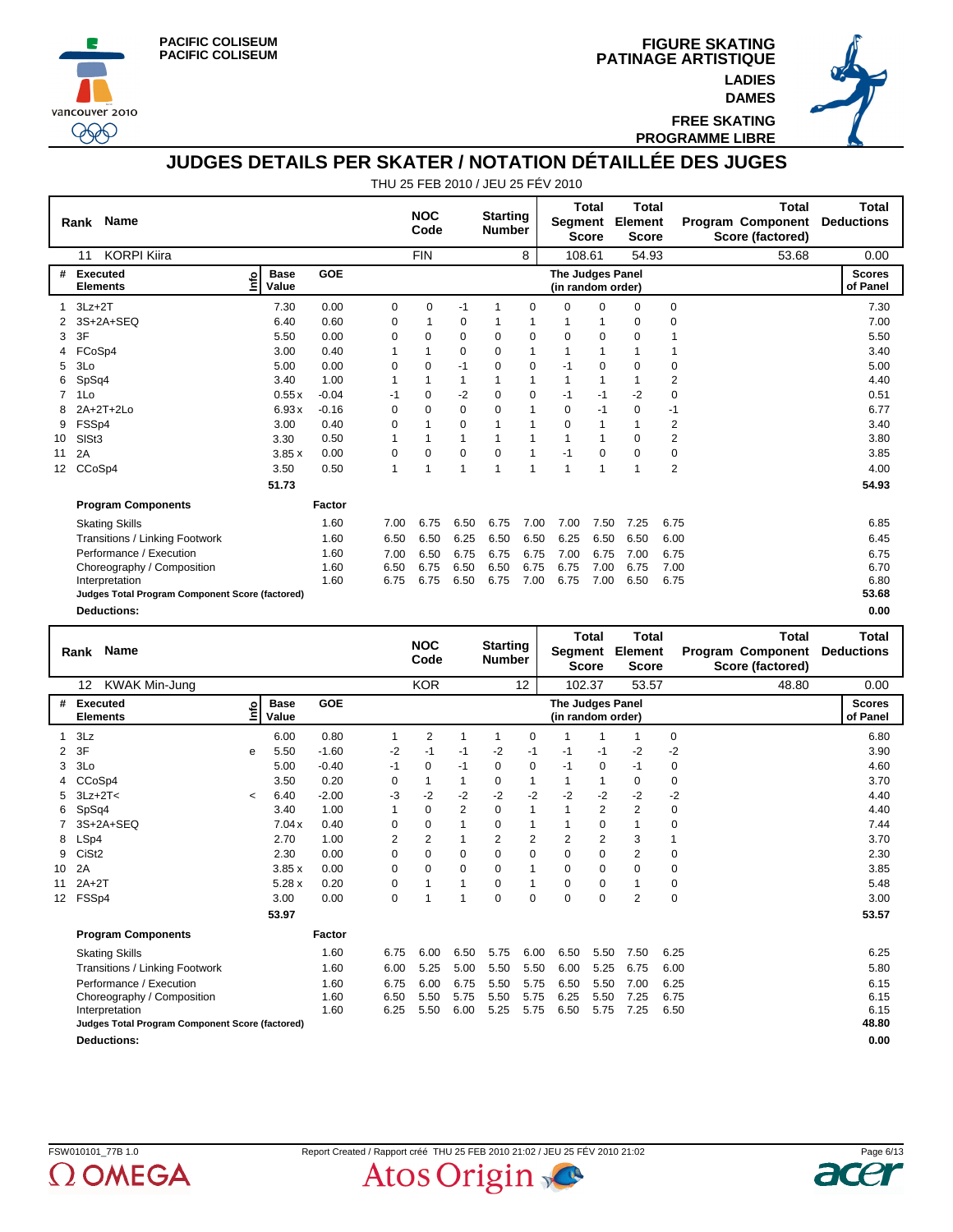





**FREE SKATING PROGRAMME LIBRE**

## **JUDGES DETAILS PER SKATER / NOTATION DÉTAILLÉE DES JUGES**

|                 | Rank Name                                       |                            |         |          | <b>NOC</b><br>Code |      | <b>Starting</b><br><b>Number</b> |                | Segment                               | <b>Total</b><br><b>Score</b> | <b>Total</b><br>Element<br><b>Score</b> |      | <b>Total</b><br>Program Component<br>Score (factored) | Total<br><b>Deductions</b> |
|-----------------|-------------------------------------------------|----------------------------|---------|----------|--------------------|------|----------------------------------|----------------|---------------------------------------|------------------------------|-----------------------------------------|------|-------------------------------------------------------|----------------------------|
|                 | <b>PHANEUF Cynthia</b><br>13                    |                            |         |          | CAN                |      |                                  | $\overline{7}$ |                                       | 99.46                        | 48.94                                   |      | 51.52                                                 | $-1.00$                    |
| #               | <b>Executed</b><br><b>Elements</b>              | <b>Base</b><br>۴ů<br>Value | GOE     |          |                    |      |                                  |                | The Judges Panel<br>(in random order) |                              |                                         |      |                                                       | <b>Scores</b><br>of Panel  |
|                 | 3T+2A+SEQ                                       | 6.00                       | 1.00    | 1        |                    | 1    | 1                                | 0              |                                       | 1                            | 1                                       | 1    |                                                       | 7.00                       |
| 2               | 3Lz                                             | 6.00                       | $-3.00$ | -3       | -3                 | $-3$ | $-3$                             | -3             | -3                                    | -3                           | -3                                      | -3   |                                                       | 3.00                       |
| 3               | $3Lo+2T$                                        | 6.30                       | 0.80    | 1        | 0                  | 1    | 1                                | $\Omega$       | 1                                     | 1                            |                                         |      |                                                       | 7.10                       |
| 4               | 3Lo                                             | 5.00                       | 0.60    | $\Omega$ | 0                  | 1    |                                  | 1              | 0                                     | 1                            | $\Omega$                                |      |                                                       | 5.60                       |
| 5               | FSSp3                                           | 2.60                       | 0.40    |          | 0                  | 0    |                                  |                |                                       |                              |                                         |      |                                                       | 3.00                       |
| 6               | 2S                                              | 1.43x                      | 0.10    | $\Omega$ | $\Omega$           | 0    | $\Omega$                         |                | 0                                     | 0                            | $\Omega$                                |      |                                                       | 1.53                       |
|                 | SpSq4                                           | 3.40                       | 1.00    | 2        |                    | 1    |                                  | 1              | 0                                     | 1                            |                                         |      |                                                       | 4.40                       |
| 8               | 1A                                              | 0.88x                      | $-0.40$ | $-2$     | $-2$               | $-2$ | $-2$                             | $-2$           | $-2$                                  | -3                           | $-2$                                    | $-2$ |                                                       | 0.48                       |
| 9               | SISt <sub>3</sub>                               | 3.30                       | 0.50    |          |                    | 1    | 0                                | 1              | 1                                     | $\mathbf{1}$                 |                                         | 2    |                                                       | 3.80                       |
| 10              | $3T+2T$                                         | 5.83x                      | $-0.20$ | 0        | 0                  | 0    | 0                                | 0              | -1                                    | 0                            |                                         | -1   |                                                       | 5.63                       |
| 11              | CSSp4                                           | 3.00                       | 0.50    |          |                    | 1    | 1                                | $\Omega$       | $\mathbf{1}$                          | 1                            | $\Omega$                                | 1    |                                                       | 3.50                       |
| 12 <sup>2</sup> | CCoSp4                                          | 3.50                       | 0.40    | 2        |                    | 1    | $\Omega$                         | 1              | $\Omega$                              | $\overline{ }$               |                                         |      |                                                       | 3.90                       |
|                 |                                                 | 47.24                      |         |          |                    |      |                                  |                |                                       |                              |                                         |      |                                                       | 48.94                      |
|                 | <b>Program Components</b>                       |                            | Factor  |          |                    |      |                                  |                |                                       |                              |                                         |      |                                                       |                            |
|                 | <b>Skating Skills</b>                           |                            | 1.60    | 6.50     | 6.75               | 6.75 | 6.50                             | 6.00           | 7.25                                  | 7.00                         | 6.75                                    | 6.75 |                                                       | 6.65                       |
|                 | Transitions / Linking Footwork                  |                            | 1.60    | 5.75     | 6.25               | 6.00 | 5.75                             | 5.00           | 6.25                                  | 7.00                         | 5.50                                    | 6.25 |                                                       | 6.00                       |
|                 | Performance / Execution                         |                            | 1.60    | 6.75     | 6.50               | 6.50 | 6.50                             | 5.50           | 8.00                                  | 7.25                         | 6.75                                    | 6.50 |                                                       | 6.55                       |
|                 | Choreography / Composition                      |                            | 1.60    | 6.50     | 6.50               | 6.75 | 6.00                             | 5.50           | 7.50                                  | 7.00                         | 6.25                                    | 6.50 |                                                       | 6.45                       |
|                 | Interpretation                                  |                            | 1.60    | 6.75     | 6.75               | 6.75 | 6.25                             | 5.75           | 7.00                                  | 7.25                         | 6.50                                    | 6.25 |                                                       | 6.55                       |
|                 | Judges Total Program Component Score (factored) |                            |         |          |                    |      |                                  |                |                                       |                              |                                         |      |                                                       | 51.52                      |
|                 | <b>Deductions:</b>                              | Falls:                     |         | $-1.00$  |                    |      |                                  |                |                                       |                              |                                         |      |                                                       | $-1.00$                    |

|                 | <b>Name</b><br>Rank                             |    |                      |         |              | <b>NOC</b><br>Code |                | <b>Starting</b><br><b>Number</b> |                      | Segment                               | Total<br><b>Score</b> | Total<br>Element<br><b>Score</b> |             | Total<br>Program Component<br>Score (factored) | Total<br><b>Deductions</b> |
|-----------------|-------------------------------------------------|----|----------------------|---------|--------------|--------------------|----------------|----------------------------------|----------------------|---------------------------------------|-----------------------|----------------------------------|-------------|------------------------------------------------|----------------------------|
|                 | <b>MEIER Sarah</b><br>14                        |    |                      |         |              | <b>SUI</b>         |                |                                  | 10                   |                                       | 96.11                 | 43.87                            |             | 52.24                                          | 0.00                       |
| #               | <b>Executed</b><br><b>Elements</b>              | ۴ů | <b>Base</b><br>Value | GOE     |              |                    |                |                                  |                      | The Judges Panel<br>(in random order) |                       |                                  |             |                                                | <b>Scores</b><br>of Panel  |
|                 | $3Lz + 2T$                                      |    | 7.30                 | 1.00    | 1            | 1                  | 1              | 1                                | 1                    | 1                                     | 1                     |                                  | 0           |                                                | 8.30                       |
| 2               | 2F                                              | e  | 1.70                 | $-0.48$ | -2           | $-1$               | -2             | $-1$                             | $-1$                 | -2                                    | $-2$                  | $-1$                             | -2          |                                                | 1.22                       |
| 3               | 2Lo                                             |    | 1.50                 | 0.00    | $\Omega$     | 0                  | 0              | $\Omega$                         | 0                    | 0                                     | $\mathbf 0$           | $\Omega$                         | $\mathbf 0$ |                                                | 1.50                       |
|                 | CCoSp4                                          |    | 3.50                 | 0.50    | 1            |                    | 1              |                                  | 2                    |                                       | 2                     |                                  | 0           |                                                | 4.00                       |
| 5               | 2Lz                                             |    | 2.09x                | 0.00    | $\Omega$     | 0                  | 0              | $\Omega$                         | $\mathbf 0$          | $\Omega$                              | $\mathbf 0$           | $\Omega$                         | $\mathbf 0$ |                                                | 2.09                       |
| 6               | 3S                                              |    | 4.95x                | 0.00    | $\Omega$     | 0                  | 1              | $\Omega$                         | 0                    | $\Omega$                              | 0                     | $\Omega$                         | $\mathbf 0$ |                                                | 4.95                       |
|                 | SpSq4                                           |    | 3.40                 | 0.80    |              |                    | 0              |                                  |                      |                                       |                       |                                  | 0           |                                                | 4.20                       |
| 8               | $2S+2T$                                         |    | 2.86x                | 0.00    | $\Omega$     | 0                  | 0              | $\Omega$                         | $\blacktriangleleft$ | $\Omega$                              | 0                     | $\Omega$                         | 0           |                                                | 2.86                       |
| 9               | SIS <sub>t3</sub>                               |    | 3.30                 | 0.40    | 0            | $\mathbf{1}$       | 1              | 1                                | $\overline{2}$       | 1                                     | $\mathbf 0$           |                                  | 0           |                                                | 3.70                       |
| 10              | 2A                                              |    | 3.85x                | 0.40    | 0            | 0                  | 0              | $\Omega$                         | 1                    |                                       |                       |                                  | 0           |                                                | 4.25                       |
| 11              | FCSp4                                           |    | 3.20                 | 0.50    | $\Omega$     | 1                  | 1              |                                  | $\overline{1}$       |                                       |                       |                                  | 2           |                                                | 3.70                       |
| 12 <sup>2</sup> | LSp3                                            |    | 2.40                 | 0.70    | $\mathbf{1}$ | 0                  | $\overline{2}$ | 1                                | $\overline{2}$       | 1                                     |                       |                                  | 2           |                                                | 3.10                       |
|                 |                                                 |    | 40.05                |         |              |                    |                |                                  |                      |                                       |                       |                                  |             |                                                | 43.87                      |
|                 | <b>Program Components</b>                       |    |                      | Factor  |              |                    |                |                                  |                      |                                       |                       |                                  |             |                                                |                            |
|                 | <b>Skating Skills</b>                           |    |                      | 1.60    | 6.50         | 7.00               | 6.50           | 6.50                             | 7.00                 | 6.75                                  | 7.00                  | 6.75                             | 5.75        |                                                | 6.60                       |
|                 | Transitions / Linking Footwork                  |    |                      | 1.60    | 6.00         | 6.50               | 6.50           | 6.25                             | 6.50                 | 7.00                                  | 6.50                  | 6.25                             | 5.00        |                                                | 6.30                       |
|                 | Performance / Execution                         |    |                      | 1.60    | 6.25         | 6.50               | 6.75           | 6.25                             | 6.75                 | 6.75                                  | 6.50                  | 6.50                             | 5.75        |                                                | 6.50                       |
|                 | Choreography / Composition                      |    |                      | 1.60    | 6.50         | 6.50               | 6.50           | 6.50                             | 7.00                 | 6.75                                  | 6.75                  | 6.50                             | 5.50        |                                                | 6.55                       |
|                 | Interpretation                                  |    |                      | 1.60    | 6.25         | 6.50               | 6.75           | 6.75                             | 7.00                 | 7.00                                  | 7.00                  | 6.75                             | 5.50        |                                                | 6.70                       |
|                 | Judges Total Program Component Score (factored) |    |                      |         |              |                    |                |                                  |                      |                                       |                       |                                  |             |                                                | 52.24                      |
|                 | <b>Deductions:</b>                              |    |                      |         |              |                    |                |                                  |                      |                                       |                       |                                  |             |                                                | 0.00                       |



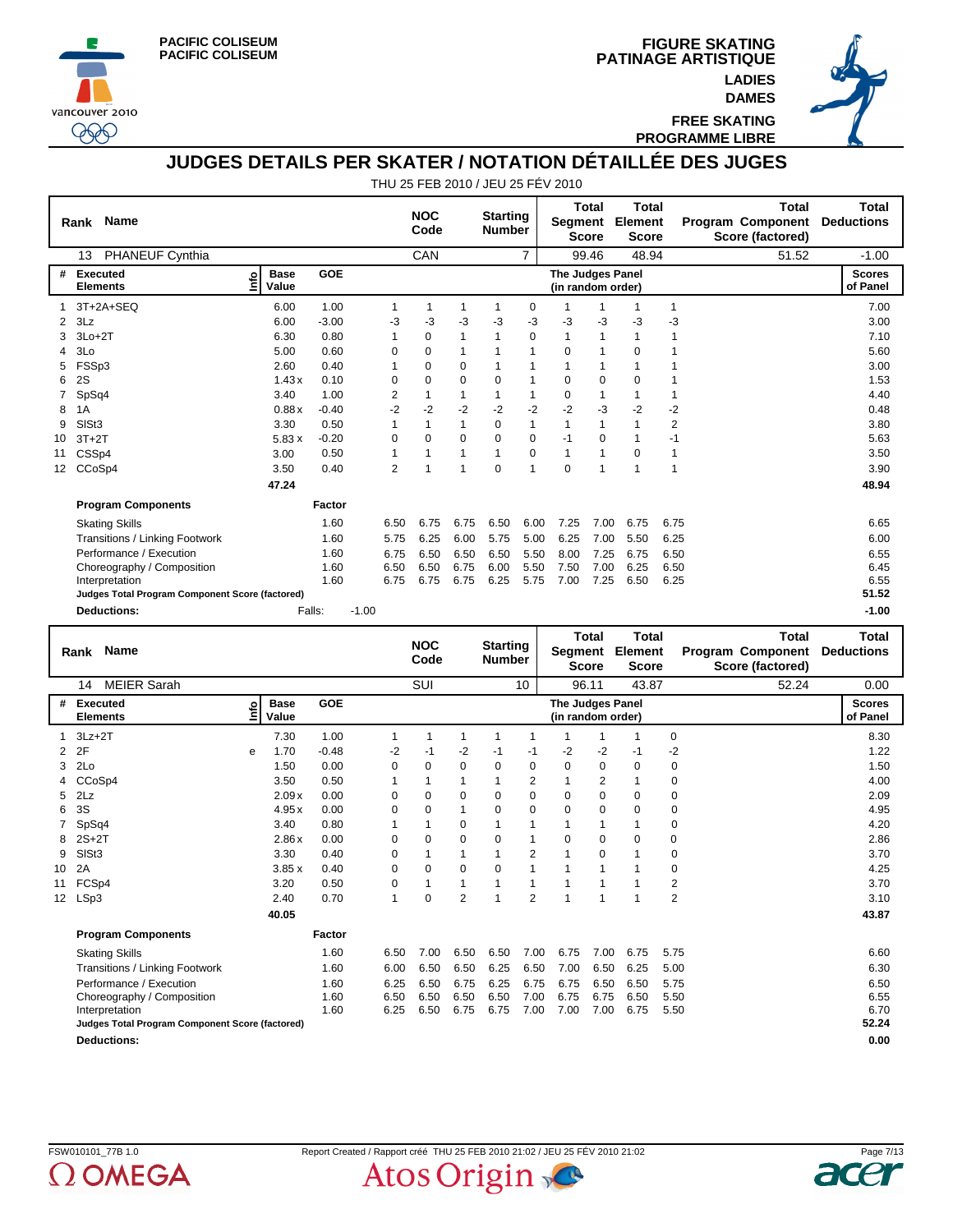





**FREE SKATING PROGRAMME LIBRE**

**DAMES**

#### **JUDGES DETAILS PER SKATER / NOTATION DÉTAILLÉE DES JUGES**

|                 | <b>Name</b><br>Rank                             |                            |            |      | <b>NOC</b><br>Code |          | <b>Starting</b><br><b>Number</b> |      | Segment                                      | <b>Total</b><br><b>Score</b> | <b>Total</b><br>Element<br><b>Score</b> |             | <b>Total</b><br><b>Program Component</b><br>Score (factored) | <b>Total</b><br><b>Deductions</b> |
|-----------------|-------------------------------------------------|----------------------------|------------|------|--------------------|----------|----------------------------------|------|----------------------------------------------|------------------------------|-----------------------------------------|-------------|--------------------------------------------------------------|-----------------------------------|
|                 | <b>HECKEN Sarah</b><br>15                       |                            |            |      | <b>GER</b>         |          |                                  | 6    |                                              | 94.90                        | 50.98                                   |             | 43.92                                                        | 0.00                              |
| #               | <b>Executed</b><br><b>Elements</b>              | <b>Base</b><br>۴ò<br>Value | <b>GOE</b> |      |                    |          |                                  |      | <b>The Judges Panel</b><br>(in random order) |                              |                                         |             |                                                              | <b>Scores</b><br>of Panel         |
|                 | $3T+3T$                                         | 8.00                       | 1.00       |      | 1                  |          |                                  |      |                                              |                              |                                         | 1           |                                                              | 9.00                              |
| 2               | 1Lz                                             | 0.60                       | $-0.06$    | $-2$ | 0                  | $-1$     | 0                                | $-1$ | -1                                           | $-1$                         | 0                                       | -1          |                                                              | 0.54                              |
| 3               | 3S                                              | 4.50                       | 0.60       | 1    |                    | $\Omega$ | $\Omega$                         | 1    | $\Omega$                                     | 1                            | 1                                       | 1           |                                                              | 5.10                              |
| 4               | 2A                                              | 3.50                       | $-0.80$    | -1   | $-1$               | $-1$     | -1                               | $-1$ | $-1$                                         | $-1$                         | -1                                      | -1          |                                                              | 2.70                              |
| 5               | FSSp4                                           | 3.00                       | 0.20       | 0    | 0                  | $-1$     |                                  | 0    |                                              | 0                            |                                         | $\mathbf 0$ |                                                              | 3.20                              |
| 6               | SpSq4                                           | 3.40                       | 0.00       | 0    | $\Omega$           | $\Omega$ | $\Omega$                         | 1    | $\Omega$                                     | $\Omega$                     | $\Omega$                                | $\mathbf 0$ |                                                              | 3.40                              |
|                 | $3S+2T$                                         | 6.38x                      | 0.40       |      | $\Omega$           | 0        | $\Omega$                         | 1    | $\Omega$                                     | $\mathbf 0$                  |                                         | 1           |                                                              | 6.78                              |
| 8               | $2A+2T+2T$                                      | 6.71x                      | 0.40       | 0    | 0                  | 0        |                                  | 0    |                                              | 1                            |                                         | 0           |                                                              | 7.11                              |
| 9               | 2A                                              | 3.85x                      | 0.20       | 0    | $\Omega$           | $\Omega$ |                                  | 0    | $-1$                                         | 1                            |                                         | 0           |                                                              | 4.05                              |
| 10              | FCCoSp3                                         | 3.00                       | 0.00       | 0    | 0                  | 0        | 0                                | $-1$ |                                              | $\mathbf 0$                  | $\Omega$                                | 0           |                                                              | 3.00                              |
| 11              | SIS <sub>t2</sub>                               | 2.30                       | 0.10       | 0    | $\Omega$           | 0        |                                  | 0    | 1                                            | 0                            | $\Omega$                                | 0           |                                                              | 2.40                              |
| 12 <sup>2</sup> | CCoSp4                                          | 3.50                       | 0.20       | 0    | $\Omega$           | $\Omega$ |                                  | 1    | 1                                            | $\mathbf 0$                  | 0                                       | $\mathbf 0$ |                                                              | 3.70                              |
|                 |                                                 | 48.74                      |            |      |                    |          |                                  |      |                                              |                              |                                         |             |                                                              | 50.98                             |
|                 | <b>Program Components</b>                       |                            | Factor     |      |                    |          |                                  |      |                                              |                              |                                         |             |                                                              |                                   |
|                 | <b>Skating Skills</b>                           |                            | 1.60       | 6.00 | 5.75               | 6.00     | 5.75                             | 5.50 | 6.25                                         | 5.75                         | 5.75                                    | 5.50        |                                                              | 5.75                              |
|                 | Transitions / Linking Footwork                  |                            | 1.60       | 4.50 | 5.25               | 5.50     | 5.25                             | 5.50 | 5.25                                         | 5.00                         | 5.25                                    | 4.75        |                                                              | 5.30                              |
|                 | Performance / Execution                         |                            | 1.60       | 6.00 | 5.50               | 6.00     | 5.00                             | 5.25 | 5.75                                         | 5.00                         | 5.50                                    | 5.25        |                                                              | 5.45                              |
|                 | Choreography / Composition                      |                            | 1.60       | 5.50 | 5.50               | 5.75     | 5.25                             | 5.50 | 6.00                                         | 4.75                         | 5.50                                    | 5.00        |                                                              | 5.50                              |
|                 | Interpretation                                  |                            | 1.60       | 5.50 | 5.25               | 5.75     | 5.25                             | 5.50 | 6.25                                         | 5.00                         | 5.50                                    | 5.00        |                                                              | 5.45                              |
|                 | Judges Total Program Component Score (factored) |                            |            |      |                    |          |                                  |      |                                              |                              |                                         |             |                                                              | 43.92                             |
|                 | <b>Deductions:</b>                              |                            |            |      |                    |          |                                  |      |                                              |                              |                                         |             |                                                              | 0.00                              |

|                   | <b>Name</b><br>Rank                             |                          |                      |            |          | <b>NOC</b><br>Code |          | <b>Starting</b><br><b>Number</b> |                | Segment                                      | Total<br><b>Score</b> | <b>Total</b><br>Element<br><b>Score</b> |                | <b>Total</b><br><b>Program Component</b><br>Score (factored) | Total<br><b>Deductions</b> |
|-------------------|-------------------------------------------------|--------------------------|----------------------|------------|----------|--------------------|----------|----------------------------------|----------------|----------------------------------------------|-----------------------|-----------------------------------------|----------------|--------------------------------------------------------------|----------------------------|
|                   | <b>SEBESTYEN Julia</b><br>16                    |                          |                      |            |          | <b>HUN</b>         |          |                                  | 11             |                                              | 93.80                 | 41.32                                   |                | 52.48                                                        | 0.00                       |
| #                 | Executed<br><b>Elements</b>                     | ۴ů                       | <b>Base</b><br>Value | <b>GOE</b> |          |                    |          |                                  |                | <b>The Judges Panel</b><br>(in random order) |                       |                                         |                |                                                              | <b>Scores</b><br>of Panel  |
|                   | 2A                                              |                          | 3.50                 | 1.00       |          |                    |          | 1                                |                |                                              |                       | $\Omega$                                | $\overline{1}$ |                                                              | 4.50                       |
| 2                 | 3Lz                                             |                          | 6.00                 | $-1.00$    | $-1$     | -1                 | -1       | $-1$                             | -1             | -1                                           | -1                    | $-2$                                    | $-1$           |                                                              | 5.00                       |
| 3                 | 3F                                              |                          | 5.50                 | $-0.40$    | -1       | $-1$               | 1        | $\Omega$                         | 0              | 0                                            | -1                    | -1                                      | -1             |                                                              | 5.10                       |
| 4                 | 3S                                              |                          | 4.50                 | 0.60       | 1        | $\Omega$           | 1        | 1                                | 1              |                                              | 0                     | $\Omega$                                | 0              |                                                              | 5.10                       |
| 5                 | FCSp4                                           |                          | 3.20                 | 0.50       |          | 1                  |          |                                  | 0              |                                              | $\mathbf 1$           |                                         |                |                                                              | 3.70                       |
| 6                 | 3Lz<+SEQ                                        | $\prec$                  | 1.67x                | $-0.68$    | -3       | $-2$               | $-2$     | $-2$                             | $-2$           | -3                                           | -3                    | -2                                      | $-2$           |                                                              | 0.99                       |
|                   | SIS <sub>t2</sub>                               |                          | 2.30                 | 0.40       | $\Omega$ | 1                  | 1        | 1                                | $\Omega$       | $\Omega$                                     | $\mathbf{1}$          | $\overline{2}$                          | $\mathbf{1}$   |                                                              | 2.70                       |
| 8                 | $2A+2A5 + SEQ$                                  | $\overline{\phantom{0}}$ | 3.78x                | $-0.48$    | 0        | $-1$               | $-1$     | 0                                | 0              | $-1$                                         | $-1$                  | $\Omega$                                | $-2$           |                                                              | 3.30                       |
| 9                 | FCoSp3                                          |                          | 2.50                 | 0.20       | 0        | 1                  |          | 0                                | 0              | 0                                            | 0                     |                                         | 0              |                                                              | 2.70                       |
| 10                | SpSq3                                           |                          | 3.10                 | 0.20       | 0        |                    |          | $\Omega$                         | $\mathbf 0$    | $\mathbf 0$                                  | $\mathbf 0$           |                                         | 0              |                                                              | 3.30                       |
| 11                | 2T                                              |                          | 1.43x                | 0.00       | $\Omega$ | $\Omega$           | $\Omega$ | $\Omega$                         | $\mathbf 0$    | $\Omega$                                     | $\mathbf 0$           | -1                                      | 0              |                                                              | 1.43                       |
| $12 \overline{ }$ | CCoSp3                                          |                          | 3.00                 | 0.50       | 1        | 1                  | 1        | 1                                | $\overline{1}$ | $\mathbf 0$                                  | 1                     | $\overline{2}$                          | 1              |                                                              | 3.50                       |
|                   |                                                 |                          | 40.48                |            |          |                    |          |                                  |                |                                              |                       |                                         |                |                                                              | 41.32                      |
|                   | <b>Program Components</b>                       |                          |                      | Factor     |          |                    |          |                                  |                |                                              |                       |                                         |                |                                                              |                            |
|                   | <b>Skating Skills</b>                           |                          |                      | 1.60       | 6.50     | 6.75               | 7.00     | 6.75                             | 7.00           | 7.00                                         | 7.25                  | 6.75                                    | 6.50           |                                                              | 6.90                       |
|                   | <b>Transitions / Linking Footwork</b>           |                          |                      | 1.60       | 6.25     | 6.00               | 6.50     | 6.25                             | 6.50           | 6.25                                         | 6.50                  | 6.00                                    | 5.25           |                                                              | 6.30                       |
|                   | Performance / Execution                         |                          |                      | 1.60       | 6.50     | 6.50               | 7.00     | 6.50                             | 6.50           | 6.75                                         | 6.25                  | 6.75                                    | 6.00           |                                                              | 6.60                       |
|                   | Choreography / Composition                      |                          |                      | 1.60       | 6.25     | 6.75               | 6.50     | 6.25                             | 6.50           | 6.50                                         | 7.00                  | 6.50                                    | 6.00           |                                                              | 6.55                       |
|                   | Interpretation                                  |                          |                      | 1.60       | 6.25     | 6.50               | 6.50     | 6.50                             | 6.25           | 6.50                                         | 6.75                  | 6.25                                    | 6.25           |                                                              | 6.45                       |
|                   | Judges Total Program Component Score (factored) |                          |                      |            |          |                    |          |                                  |                |                                              |                       |                                         |                |                                                              | 52.48                      |
|                   | <b>Deductions:</b>                              |                          |                      |            |          |                    |          |                                  |                |                                              |                       |                                         |                |                                                              | 0.00                       |



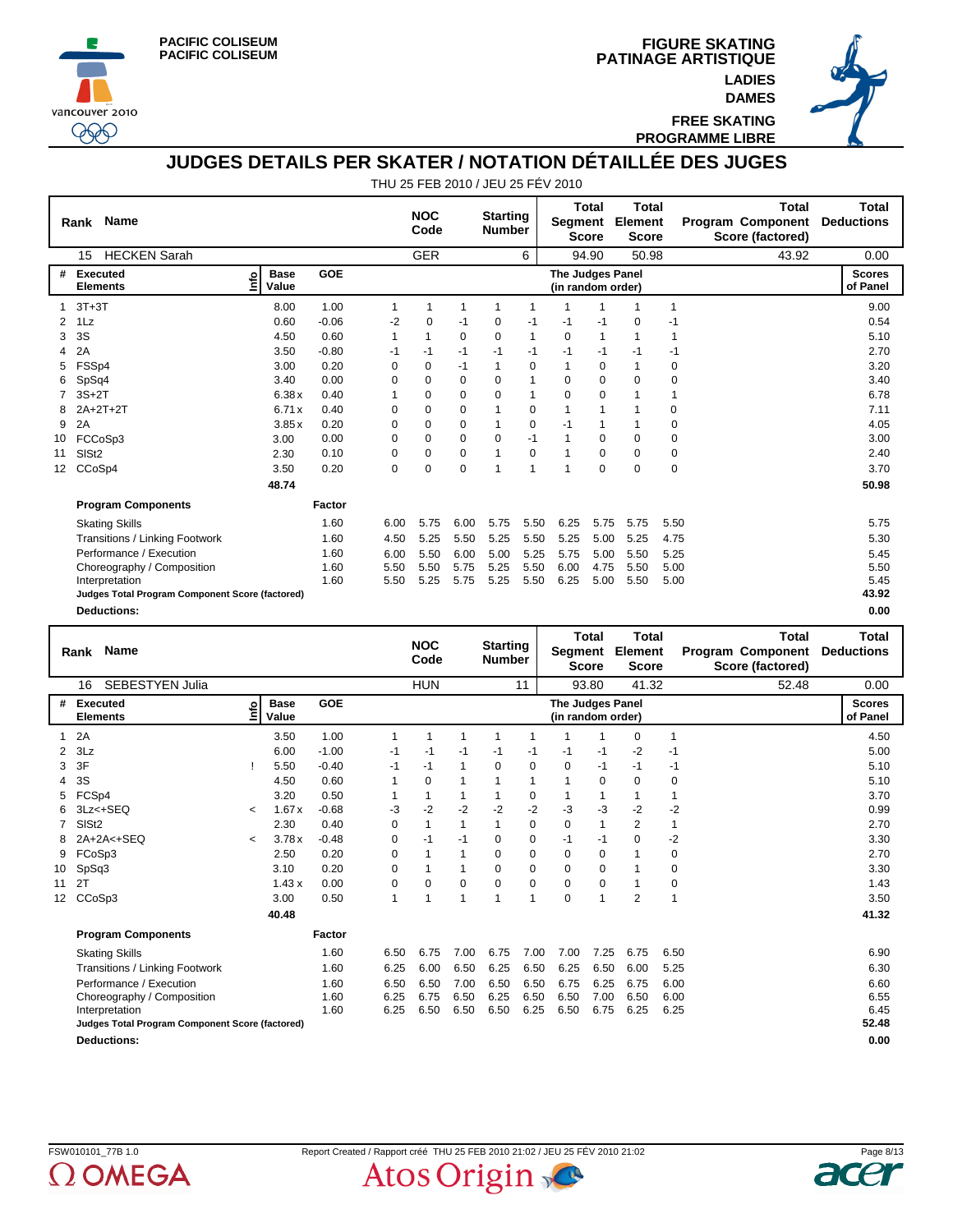





**FREE SKATING PROGRAMME LIBRE**

**DAMES**

## **JUDGES DETAILS PER SKATER / NOTATION DÉTAILLÉE DES JUGES**

|                   | <b>Name</b><br>Rank                             |         |                      |            |         |      | <b>NOC</b><br>Code |          | <b>Starting</b><br><b>Number</b> |          | Segment                               | <b>Total</b><br><b>Score</b> | <b>Total</b><br>Element<br><b>Score</b> |             | <b>Total</b><br><b>Program Component</b><br>Score (factored) | <b>Total</b><br><b>Deductions</b> |
|-------------------|-------------------------------------------------|---------|----------------------|------------|---------|------|--------------------|----------|----------------------------------|----------|---------------------------------------|------------------------------|-----------------------------------------|-------------|--------------------------------------------------------------|-----------------------------------|
|                   | <b>GEDEVANISHVILI Elene</b><br>17               |         |                      |            |         |      | <b>GEO</b>         |          |                                  | 18       |                                       | 93.32                        | 40.64                                   |             | 53.68                                                        | $-1.00$                           |
| #                 | <b>Executed</b><br><b>Elements</b>              | ۴ò      | <b>Base</b><br>Value | <b>GOE</b> |         |      |                    |          |                                  |          | The Judges Panel<br>(in random order) |                              |                                         |             |                                                              | <b>Scores</b><br>of Panel         |
|                   | 3Lz<                                            | $\,<\,$ | 1.90                 | $-1.00$    |         | $-3$ | -3                 | $-3$     | -3                               | $-3$     | $-3$                                  | $-3$                         | -3                                      | $-3$        |                                                              | 0.90                              |
|                   | $3T+3T<+2T$                                     | $\,<\,$ | 6.60                 | $-1.60$    |         | $-2$ | $-1$               | $-2$     | $-1$                             | $-2$     | $-2$                                  | $-2$                         | $-2$                                    | $-1$        |                                                              | 5.00                              |
| 3                 | 2S                                              |         | 1.30                 | $-0.84$    |         | $-2$ | -3                 | -3       | $-2$                             | -3       | -3                                    | $-3$                         | $-2$                                    | -3          |                                                              | 0.46                              |
|                   | $2A+2T$                                         |         | 4.80                 | 0.60       |         |      | $\Omega$           | 0        |                                  | 1        | 1                                     | 0                            | 0                                       |             |                                                              | 5.40                              |
|                   | FCCoSp4                                         |         | 3.50                 | 0.40       |         | 2    |                    | 0        |                                  | 0        |                                       | $\mathbf 0$                  |                                         |             |                                                              | 3.90                              |
| 6                 | FSSp4                                           |         | 3.00                 | 0.50       |         |      |                    | 0        |                                  | 1        | 1                                     | 0                            |                                         | 1           |                                                              | 3.50                              |
|                   | 3S                                              |         | 4.95x                | $-2.00$    |         | $-2$ | $-2$               | $-2$     | $-2$                             | -3       | $-2$                                  | $-2$                         | $-2$                                    | $-2$        |                                                              | 2.95                              |
| 8                 | $2A+2T$                                         |         | 5.28x                | 0.40       |         | 0    |                    | 0        |                                  | 0        | 0                                     | 1                            | 0                                       | 0           |                                                              | 5.68                              |
| 9                 | SIS <sub>t2</sub>                               |         | 2.30                 | 0.40       |         |      |                    |          |                                  | $\Omega$ | $\Omega$                              | 2                            |                                         | $\mathbf 0$ |                                                              | 2.70                              |
| 10                | SpSq1                                           |         | 1.80                 | 0.50       |         |      |                    |          |                                  | 0        | 0                                     | $\overline{2}$               |                                         | 1           |                                                              | 2.30                              |
| 11                | 2A                                              |         | 3.85x                | 0.00       |         | 0    | $\Omega$           | 0        |                                  | 0        | 1                                     | $\mathbf 0$                  | $\Omega$                                | 0           |                                                              | 3.85                              |
| $12 \overline{ }$ | CCoSp4                                          |         | 3.50                 | 0.50       |         | 1    |                    | $\Omega$ |                                  | 1        | 1                                     | $\mathbf 0$                  | 1                                       | 1           |                                                              | 4.00                              |
|                   |                                                 |         | 42.78                |            |         |      |                    |          |                                  |          |                                       |                              |                                         |             |                                                              | 40.64                             |
|                   | <b>Program Components</b>                       |         |                      | Factor     |         |      |                    |          |                                  |          |                                       |                              |                                         |             |                                                              |                                   |
|                   | <b>Skating Skills</b>                           |         |                      | 1.60       |         | 7.00 | 6.50               | 6.25     | 7.00                             | 6.00     | 6.00                                  | 7.75                         | 6.75                                    | 7.50        |                                                              | 6.95                              |
|                   | Transitions / Linking Footwork                  |         |                      | 1.60       |         | 6.50 | 6.25               | 5.00     | 6.50                             | 5.75     | 6.00                                  | 7.00                         | 6.25                                    | 7.00        |                                                              | 6.50                              |
|                   | Performance / Execution                         |         |                      | 1.60       |         | 6.75 | 6.50               | 6.25     | 6.25                             | 5.25     | 6.25                                  | 7.75                         | 6.25                                    | 7.25        |                                                              | 6.60                              |
|                   | Choreography / Composition                      |         |                      | 1.60       |         | 6.75 | 6.75               | 5.75     | 6.50                             | 6.00     | 6.25                                  | 8.00                         | 6.25                                    | 7.50        |                                                              | 6.75                              |
|                   | Interpretation                                  |         |                      | 1.60       |         | 6.50 | 6.50               | 6.25     | 6.75                             | 5.50     | 6.25                                  | 7.75                         | 6.50                                    | 7.50        |                                                              | 6.75                              |
|                   | Judges Total Program Component Score (factored) |         |                      |            |         |      |                    |          |                                  |          |                                       |                              |                                         |             |                                                              | 53.68                             |
|                   | <b>Deductions:</b>                              |         |                      | Falls:     | $-1.00$ |      |                    |          |                                  |          |                                       |                              |                                         |             |                                                              | $-1.00$                           |

|                   | <b>Name</b><br>Rank                             |                            |            |             | <b>NOC</b><br>Code |             | <b>Starting</b><br><b>Number</b> |          | Segment                               | <b>Total</b><br><b>Score</b> | <b>Total</b><br>Element<br><b>Score</b> |      | Total<br><b>Program Component</b><br>Score (factored) | Total<br><b>Deductions</b> |
|-------------------|-------------------------------------------------|----------------------------|------------|-------------|--------------------|-------------|----------------------------------|----------|---------------------------------------|------------------------------|-----------------------------------------|------|-------------------------------------------------------|----------------------------|
|                   | LIU Yan<br>18                                   |                            |            |             | <b>CHN</b>         |             |                                  | 3        |                                       | 91.73                        | 49.33                                   |      | 42.40                                                 | 0.00                       |
| #                 | <b>Executed</b><br><b>Elements</b>              | <b>Base</b><br>۴۵<br>Value | <b>GOE</b> |             |                    |             |                                  |          | The Judges Panel<br>(in random order) |                              |                                         |      |                                                       | <b>Scores</b><br>of Panel  |
|                   | 3Lz                                             | 6.00                       | $-0.80$    | $-1$        | $-1$               | 0           | $-1$                             | $-1$     | $\Omega$                              | $\mathbf 0$                  | $-1$                                    | $-1$ |                                                       | 5.20                       |
| $\overline{2}$    | 3T                                              | 4.00                       | 0.80       |             |                    | $\mathbf 0$ |                                  | 1        | 0                                     | 1                            |                                         |      |                                                       | 4.80                       |
| 3                 | 3Lo+2A+SEQ                                      | 6.80                       | 0.20       |             | $\Omega$           | 0           | $\Omega$                         | $\Omega$ | 0                                     | $-1$                         |                                         | 0    |                                                       | 7.00                       |
| 4                 | LSp3                                            | 2.40                       | 0.30       |             | 0                  | 0           |                                  | 1        | 1                                     | 1                            |                                         | 0    |                                                       | 2.70                       |
| 5                 | SpSq3                                           | 3.10                       | 0.50       | 2           |                    | 0           |                                  | 1        |                                       | 1                            |                                         |      |                                                       | 3.60                       |
| 6                 | $3S+2T$                                         | 6.38x                      | 0.00       | $\Omega$    | $\Omega$           | 0           | 0                                | 0        | $-1$                                  | 0                            |                                         | 0    |                                                       | 6.38                       |
|                   | $3T+2A+SEQ$                                     | 6.60x                      | 0.20       |             | $\Omega$           | $-1$        | $-1$                             | 0        |                                       | $-1$                         | 0                                       | 0    |                                                       | 6.80                       |
| 8                 | FCSp2                                           | 2.30                       | 0.10       | $\Omega$    | $\Omega$           | 0           | $\Omega$                         | 0        | 1                                     | 0                            |                                         | 0    |                                                       | 2.40                       |
| 9                 | 1A                                              | 0.88x                      | 0.00       | $\Omega$    | $\Omega$           | 0           | $\Omega$                         | 0        | 0                                     | 0                            | $\Omega$                                | 0    |                                                       | 0.88                       |
| 10                | SIS <sub>t2</sub>                               | 2.30                       | 0.00       | $\mathbf 0$ | $\Omega$           | 0           | $\Omega$                         | 0        | 0                                     | $\mathbf 0$                  | 0                                       | 0    |                                                       | 2.30                       |
| 11                | 3S                                              | 4.95x                      | 0.00       | 1           | 0                  | 0           | $\Omega$                         | 0        | -1                                    | $\mathbf{1}$                 | $\Omega$                                | 0    |                                                       | 4.95                       |
| $12 \overline{ }$ | CoSp3                                           | 2.50                       | $-0.18$    | $-1$        | 0                  | $-1$        | 0                                | $-1$     | 0                                     | $\mathbf 0$                  | 0                                       | $-1$ |                                                       | 2.32                       |
|                   |                                                 | 48.21                      |            |             |                    |             |                                  |          |                                       |                              |                                         |      |                                                       | 49.33                      |
|                   | <b>Program Components</b>                       |                            | Factor     |             |                    |             |                                  |          |                                       |                              |                                         |      |                                                       |                            |
|                   | <b>Skating Skills</b>                           |                            | 1.60       | 5.75        | 5.50               | 5.75        | 5.25                             | 5.25     | 5.50                                  | 5.75                         | 5.50                                    | 4.75 |                                                       | 5.50                       |
|                   | Transitions / Linking Footwork                  |                            | 1.60       | 5.00        | 5.25               | 5.25        | 5.25                             | 4.25     | 4.75                                  | 4.75                         | 5.00                                    | 5.00 |                                                       | 5.00                       |
|                   | Performance / Execution                         |                            | 1.60       | 5.25        | 5.50               | 5.50        | 5.50                             | 5.25     | 5.25                                  | 6.00                         | 5.25                                    | 5.00 |                                                       | 5.30                       |
|                   | Choreography / Composition                      |                            | 1.60       | 5.75        | 5.75               | 5.75        | 5.25                             | 4.75     | 5.50                                  | 5.50                         | 5.25                                    | 5.00 |                                                       | 5.45                       |
|                   | Interpretation                                  |                            | 1.60       | 5.50        | 5.25               | 5.25        | 5.00                             | 5.00     | 5.50                                  | 5.50                         | 5.25                                    | 4.75 |                                                       | 5.25                       |
|                   | Judges Total Program Component Score (factored) |                            |            |             |                    |             |                                  |          |                                       |                              |                                         |      |                                                       | 42.40                      |
|                   | <b>Deductions:</b>                              |                            |            |             |                    |             |                                  |          |                                       |                              |                                         |      |                                                       | 0.00                       |

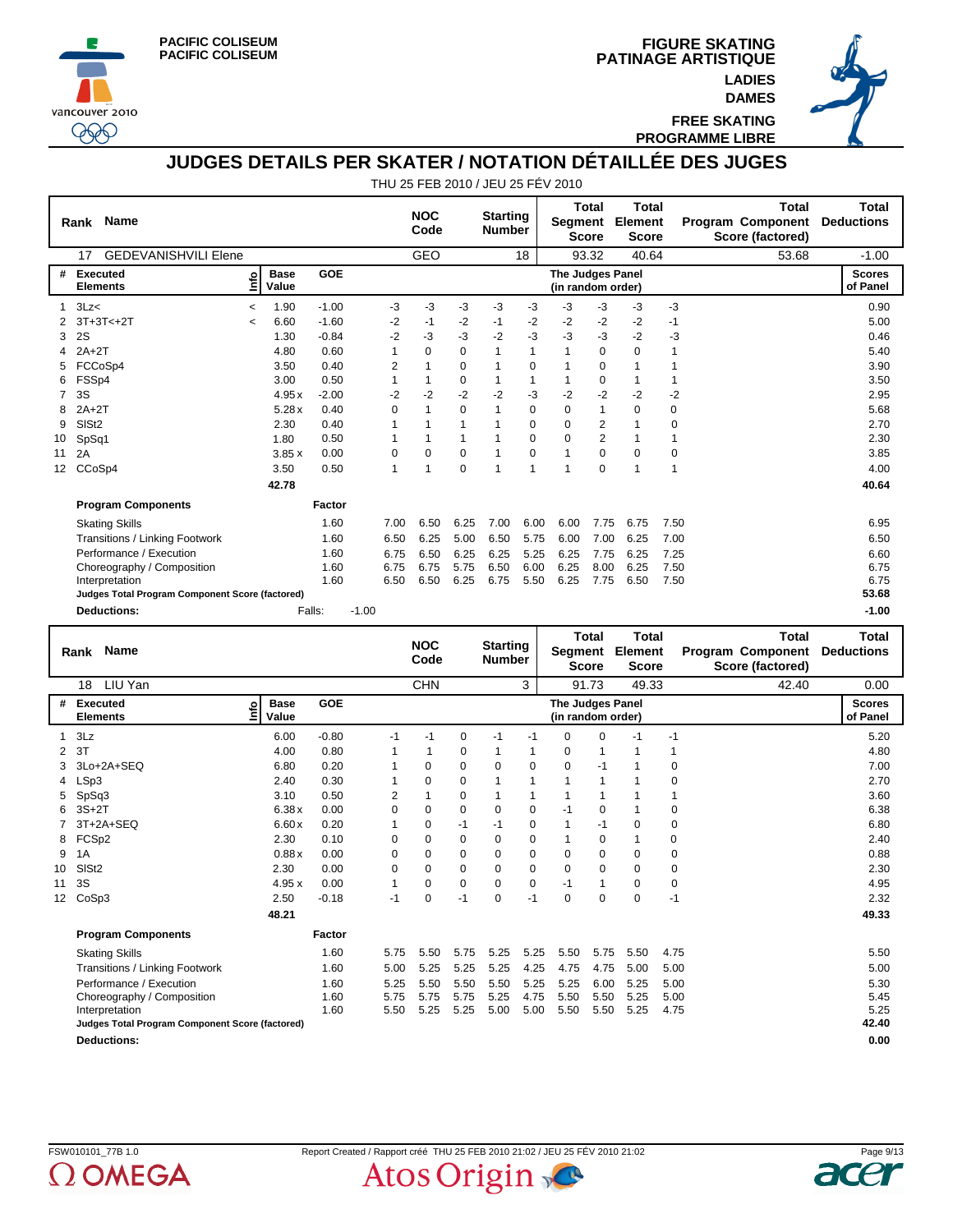





**FREE SKATING PROGRAMME LIBRE**

# **JUDGES DETAILS PER SKATER / NOTATION DÉTAILLÉE DES JUGES**

|                   | <b>Name</b><br>Rank                             |            |                      |         |         |          | <b>NOC</b><br>Code |          | <b>Starting</b><br><b>Number</b> |                | Segment                               | Total<br><b>Score</b> | <b>Total</b><br>Element<br><b>Score</b> |      | <b>Total</b><br>Program Component<br>Score (factored) | <b>Total</b><br><b>Deductions</b> |
|-------------------|-------------------------------------------------|------------|----------------------|---------|---------|----------|--------------------|----------|----------------------------------|----------------|---------------------------------------|-----------------------|-----------------------------------------|------|-------------------------------------------------------|-----------------------------------|
|                   | <b>KOSTNER Carolina</b><br>19                   |            |                      |         |         |          | <b>ITA</b>         |          |                                  | 15             |                                       | 88.88                 | 34.84                                   |      | 57.04                                                 | $-3.00$                           |
| #                 | Executed<br><b>Elements</b>                     | e          | <b>Base</b><br>Value | GOE     |         |          |                    |          |                                  |                | The Judges Panel<br>(in random order) |                       |                                         |      |                                                       | <b>Scores</b><br>of Panel         |
|                   | 3F                                              |            | 5.50                 | $-2.00$ |         | $-1$     | $-2$               | $-2$     | $-2$                             | $-2$           | $-2$                                  | $-2$                  | -2                                      | $-2$ |                                                       | 3.50                              |
| 2                 | 3Lz<                                            | $\prec$    | 1.90                 | $-1.00$ |         | $-3$     | -3                 | $-3$     | -3                               | $-3$           | $-3$                                  | $-3$                  | -3                                      | -3   |                                                       | 0.90                              |
| 3                 | $1A+2T$                                         |            | 2.10                 | 0.00    |         | $\Omega$ | $\Omega$           | $\Omega$ | $\Omega$                         | $\Omega$       | $\Omega$                              | 1                     | $\Omega$                                | 0    |                                                       | 2.10                              |
|                   | FCoSp4                                          |            | 3.00                 | 0.50    |         | 0        |                    |          |                                  | 1              |                                       |                       |                                         |      |                                                       | 3.50                              |
| 5                 | SpSq2                                           |            | 2.30                 | 0.60    |         |          |                    |          |                                  | $\overline{2}$ |                                       | 2                     | $\overline{2}$                          |      |                                                       | 2.90                              |
| 6                 | 3F+SEQ                                          |            | 4.84x                | $-3.00$ |         | -3       | -3                 | -3       | -3                               | $-3$           | -3                                    | -3                    | -3                                      | -3   |                                                       | 1.84                              |
|                   | 3Lo<                                            | $\tilde{}$ | 1.65x                | $-1.00$ |         | -3       | -3                 | $-3$     | -3                               | -3             | -3                                    | -3                    | -3                                      | -3   |                                                       | 0.65                              |
| 8                 | 2A                                              |            | 3.85x                | $-0.16$ |         | 0        | 0                  | $-1$     | 0                                | $-1$           | $-1$                                  | 0                     | 0                                       | 0    |                                                       | 3.69                              |
| 9                 | $3S+2T$                                         |            | 6.38x                | 0.00    |         | $\Omega$ |                    | $\Omega$ | $\Omega$                         | $\mathbf 0$    | $\Omega$                              | 0                     | 1                                       | 0    |                                                       | 6.38                              |
| 10                | FSSp4                                           |            | 3.00                 | 0.00    |         | 0        | 0                  | 0        | 0                                | 0              | 0                                     | 0                     | 0                                       | 0    |                                                       | 3.00                              |
| 11                | SISt <sub>3</sub>                               |            | 3.30                 | 0.70    |         |          |                    | 1        | $\overline{2}$                   | $\overline{2}$ | 1                                     | 2                     | 1                                       |      |                                                       | 4.00                              |
| $12 \overline{ }$ | CCoSp2                                          |            | 2.50                 | $-0.12$ |         | 0        | 0                  | $-1$     | $\Omega$                         | 1              | $\mathbf 0$                           | $-1$                  | $-1$                                    | $-1$ |                                                       | 2.38                              |
|                   |                                                 |            | 40.32                |         |         |          |                    |          |                                  |                |                                       |                       |                                         |      |                                                       | 34.84                             |
|                   | <b>Program Components</b>                       |            |                      | Factor  |         |          |                    |          |                                  |                |                                       |                       |                                         |      |                                                       |                                   |
|                   | <b>Skating Skills</b>                           |            |                      | 1.60    |         | 7.00     | 7.50               | 8.00     | 7.00                             | 8.00           | 6.25                                  | 8.00                  | 6.75                                    | 7.25 |                                                       | 7.55                              |
|                   | Transitions / Linking Footwork                  |            |                      | 1.60    |         | 7.00     | 7.00               | 7.00     | 6.25                             | 7.25           | 5.50                                  | 7.50                  | 6.75                                    | 6.50 |                                                       | 6.95                              |
|                   | Performance / Execution                         |            |                      | 1.60    |         | 6.50     | 6.75               | 6.00     | 6.50                             | 7.25           | 5.75                                  | 7.25                  | 6.50                                    | 6.50 |                                                       | 6.70                              |
|                   | Choreography / Composition                      |            |                      | 1.60    |         | 7.00     | 7.25               | 8.00     | 6.75                             | 8.25           | 6.50                                  | 7.50                  | 7.00                                    | 6.75 |                                                       | 7.30                              |
|                   | Interpretation                                  |            |                      | 1.60    |         | 7.25     | 7.25               | 7.25     | 6.50                             | 7.75           | 6.75                                  | 7.25                  | 6.75                                    | 6.75 |                                                       | 7.15                              |
|                   | Judges Total Program Component Score (factored) |            |                      |         |         |          |                    |          |                                  |                |                                       |                       |                                         |      |                                                       | 57.04                             |
|                   | <b>Deductions:</b>                              |            |                      | Falls:  | $-3.00$ |          |                    |          |                                  |                |                                       |                       |                                         |      |                                                       | $-3.00$                           |

|                 | <b>Name</b><br>Rank                             |            |                      |         |         |              | <b>NOC</b><br>Code |          | <b>Starting</b><br><b>Number</b> |              | Segment                               | Total<br><b>Score</b> | Total<br>Element<br><b>Score</b> |                | Total<br><b>Program Component</b><br>Score (factored) | Total<br><b>Deductions</b> |
|-----------------|-------------------------------------------------|------------|----------------------|---------|---------|--------------|--------------------|----------|----------------------------------|--------------|---------------------------------------|-----------------------|----------------------------------|----------------|-------------------------------------------------------|----------------------------|
|                 | <b>LEE Cheltzie</b><br>20                       |            |                      |         |         |              | <b>AUS</b>         |          |                                  | 9            |                                       | 86.00                 | 42.44                            |                | 44.56                                                 | $-1.00$                    |
| #               | <b>Executed</b><br><b>Elements</b>              | <u>nfo</u> | <b>Base</b><br>Value | GOE     |         |              |                    |          |                                  |              | The Judges Panel<br>(in random order) |                       |                                  |                |                                                       | <b>Scores</b><br>of Panel  |
|                 | $3S+2T$                                         |            | 5.80                 | 0.60    |         | $\mathbf{1}$ | $\Omega$           | 1        | $\Omega$                         | 0            |                                       | 1                     | ٠                                | 0              |                                                       | 6.40                       |
| 2               | $3T+2T$                                         |            | 5.30                 | 0.20    |         | $-1$         | $\overline{1}$     | 1        | 0                                | $\mathbf 0$  | 1                                     | $\mathbf 0$           |                                  | $\mathbf 0$    |                                                       | 5.50                       |
| 3               | 2A                                              |            | 3.50                 | 1.00    |         | 1            | 0                  |          | $-1$                             |              | $\mathbf 0$                           | 1                     |                                  |                |                                                       | 4.50                       |
|                 | CCoSp4                                          |            | 3.50                 | 0.40    |         | 2            | 0                  | 1        | 0                                | $\mathbf{1}$ | 0                                     | 0                     |                                  |                |                                                       | 3.90                       |
| 5               | 3S<                                             | $\prec$    | 1.30                 | $-0.42$ |         | $-2$         | $-2$               | $\Omega$ | $-2$                             | $-1$         | $-1$                                  | $-1$                  | -1                               | $-2$           |                                                       | 0.88                       |
| 6               | SpSq3                                           |            | 3.10                 | 0.20    |         | 0            | 0                  | 1        | 0                                | $\mathbf{1}$ | 0                                     | $\mathbf 0$           |                                  | 0              |                                                       | 3.30                       |
|                 | $2A+2T$                                         |            | 5.28x                | 0.20    |         | 0            | 0                  | 1        | 0                                | 0            | $\mathbf{1}$                          | 0                     |                                  | $\mathbf 0$    |                                                       | 5.48                       |
| 8               | CSSp4                                           |            | 3.00                 | 0.10    |         | 1            | $\Omega$           | 1        | $\mathbf 0$                      | 0            | $\mathbf 0$                           | $\mathbf 0$           | 0                                | $\mathbf 0$    |                                                       | 3.10                       |
| 9               | SIS <sub>t2</sub>                               |            | 2.30                 | 0.00    |         | 0            | 0                  | 1        | 0                                | $\mathbf 0$  | 0                                     | 0                     | 0                                | 0              |                                                       | 2.30                       |
| 10              | 3T<                                             | $\prec$    | 1.43x                | $-1.00$ |         | -3           | $-3$               | -3       | -3                               | -3           | -3                                    | -3                    | -3                               | -3             |                                                       | 0.43                       |
| 11              | 2A                                              |            | 3.85x                | 0.00    |         | $\mathbf{1}$ | $-1$               | 0        | $-1$                             | $\mathbf 0$  | $\Omega$                              | $\mathbf 0$           | $\Omega$                         | 0              |                                                       | 3.85                       |
| 12 <sup>2</sup> | FSSp3                                           |            | 2.60                 | 0.20    |         | $\mathbf 0$  | 0                  | 1        | $\Omega$                         | $-1$         | $\mathbf 0$                           | $\mathbf 0$           | 1                                | $\overline{1}$ |                                                       | 2.80                       |
|                 |                                                 |            | 40.96                |         |         |              |                    |          |                                  |              |                                       |                       |                                  |                |                                                       | 42.44                      |
|                 | <b>Program Components</b>                       |            |                      | Factor  |         |              |                    |          |                                  |              |                                       |                       |                                  |                |                                                       |                            |
|                 | <b>Skating Skills</b>                           |            |                      | 1.60    |         | 6.00         | 5.50               | 5.75     | 6.00                             | 5.75         | 6.00                                  | 5.75                  | 5.75                             | 6.00           |                                                       | 5.85                       |
|                 | Transitions / Linking Footwork                  |            |                      | 1.60    |         | 5.25         | 5.00               | 5.00     | 5.50                             | 6.00         | 5.00                                  | 5.00                  | 5.25                             | 5.50           |                                                       | 5.30                       |
|                 | Performance / Execution                         |            |                      | 1.60    |         | 5.75         | 5.75               | 5.25     | 5.50                             | 6.00         | 5.25                                  | 5.50                  | 5.50                             | 5.75           |                                                       | 5.60                       |
|                 | Choreography / Composition                      |            |                      | 1.60    |         | 6.00         | 5.50               | 5.25     | 6.00                             | 6.00         | 5.00                                  | 5.25                  | 5.25                             | 5.75           |                                                       | 5.65                       |
|                 | Interpretation                                  |            |                      | 1.60    |         | 6.00         | 5.50               | 5.00     | 5.50                             | 5.75         | 5.00                                  | 5.25                  | 5.25                             | 5.50           |                                                       | 5.45                       |
|                 | Judges Total Program Component Score (factored) |            |                      |         |         |              |                    |          |                                  |              |                                       |                       |                                  |                |                                                       | 44.56                      |
|                 | <b>Deductions:</b>                              |            |                      | Falls:  | $-1.00$ |              |                    |          |                                  |              |                                       |                       |                                  |                |                                                       | $-1.00$                    |



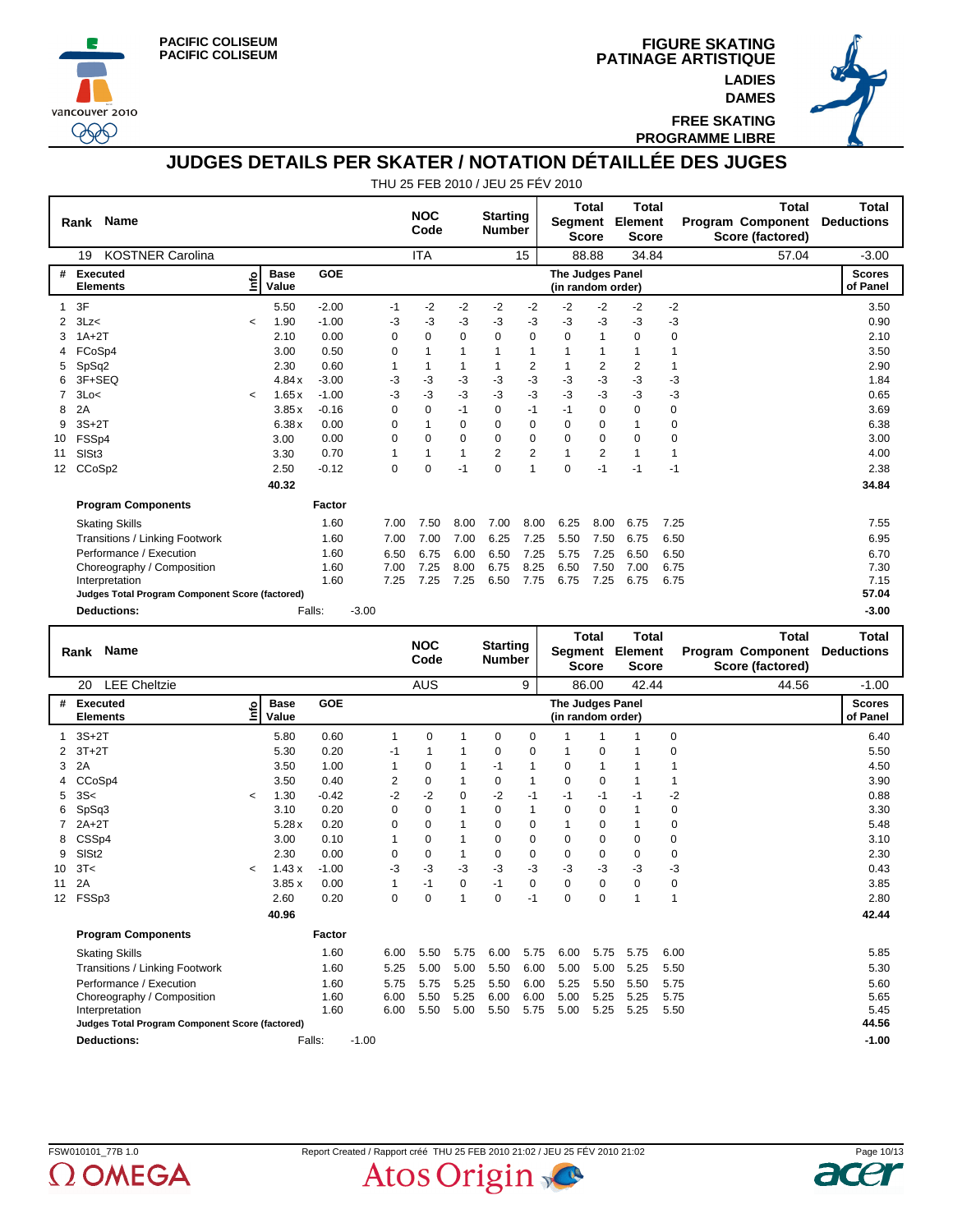





**FREE SKATING PROGRAMME LIBRE**

**DAMES**

## **JUDGES DETAILS PER SKATER / NOTATION DÉTAILLÉE DES JUGES**

|                   | <b>Name</b><br>Rank                             |                           |            |          | <b>NOC</b><br>Code |          | <b>Starting</b><br><b>Number</b> |             | Segment                                      | <b>Total</b><br><b>Score</b> | <b>Total</b><br>Element<br><b>Score</b> |             | <b>Total</b><br><b>Program Component</b><br>Score (factored) | <b>Total</b><br><b>Deductions</b> |
|-------------------|-------------------------------------------------|---------------------------|------------|----------|--------------------|----------|----------------------------------|-------------|----------------------------------------------|------------------------------|-----------------------------------------|-------------|--------------------------------------------------------------|-----------------------------------|
|                   | <b>LAFUENTE Sonia</b><br>21                     |                           |            |          | <b>ESP</b>         |          |                                  | 2           |                                              | 83.77                        | 43.97                                   |             | 40.80                                                        | $-1.00$                           |
| #                 | Executed<br><b>Elements</b>                     | <b>Base</b><br>e<br>Value | <b>GOE</b> |          |                    |          |                                  |             | <b>The Judges Panel</b><br>(in random order) |                              |                                         |             |                                                              | <b>Scores</b><br>of Panel         |
|                   | 3F                                              | 5.50                      | $-3.00$    | -3       | -3                 | -3       | $-3$                             | -3          | $-3$                                         | $-3$                         | -3                                      | $-3$        |                                                              | 2.50                              |
| 2                 | 3Lo                                             | 5.00                      | 0.00       | 0        | 0                  | 0        | 0                                | 0           |                                              | 0                            | $\mathbf 0$                             | 0           |                                                              | 5.00                              |
| 3                 | 2A                                              | 3.50                      | 0.20       | 0        | 0                  | $-1$     | 0                                | 0           |                                              | 1                            | 0                                       | 0           |                                                              | 3.70                              |
|                   | $2A+2T$                                         | 4.80                      | $-0.16$    | $\Omega$ | 0                  | 0        | $-1$                             | 0           | 0                                            | 0                            | -1                                      | 0           |                                                              | 4.64                              |
| 5                 | CUS <sub>p4</sub>                               | 2.90                      | 0.00       | $\Omega$ | 0                  | 0        | $\Omega$                         | 0           | $\Omega$                                     | $-1$                         | 0                                       | 0           |                                                              | 2.90                              |
| 6                 | SISt <sub>2</sub>                               | 2.30                      | 0.20       | $\Omega$ | $\Omega$           | 0        | $\Omega$                         | 0           | 1                                            | 1                            | 1                                       | 0           |                                                              | 2.50                              |
|                   | $3T+2T$                                         | 5.83x                     | 0.00       | 0        | 0                  | $-1$     | 0                                | $\mathbf 0$ | $\mathbf 0$                                  | 0                            | -1                                      | $\mathbf 0$ |                                                              | 5.83                              |
| 8                 | $2Lo+2T$                                        | 3.08x                     | $-0.06$    | $\Omega$ | 0                  | 0        | $\Omega$                         | $\mathbf 0$ | $\Omega$                                     | $-1$                         | -2                                      | 0           |                                                              | 3.02                              |
| 9                 | SpSq3                                           | 3.10                      | 0.20       |          | $\Omega$           | $\Omega$ | $\Omega$                         | 0           | 1                                            | 0                            | 0                                       | 1           |                                                              | 3.30                              |
| 10                | FSSp3                                           | 2.60                      | $-0.12$    | 0        | $-1$               | $-1$     | 0                                | $-1$        | $-1$                                         | 0                            | 0                                       | $-1$        |                                                              | 2.48                              |
| 11                | 3T                                              | 4.40x                     | 0.00       | 0        | $\Omega$           | 0        | 0                                | 0           | $\Omega$                                     | 0                            | 0                                       | 0           |                                                              | 4.40                              |
| $12 \overline{ }$ | CCoSp4                                          | 3.50                      | 0.20       | 0        | 0                  | 1        | $\Omega$                         | 0           | 1                                            | 0                            | 1                                       |             |                                                              | 3.70                              |
|                   |                                                 | 46.51                     |            |          |                    |          |                                  |             |                                              |                              |                                         |             |                                                              | 43.97                             |
|                   | <b>Program Components</b>                       |                           | Factor     |          |                    |          |                                  |             |                                              |                              |                                         |             |                                                              |                                   |
|                   | <b>Skating Skills</b>                           |                           | 1.60       | 5.25     | 5.25               | 5.25     | 5.25                             | 5.25        | 5.25                                         | 5.50                         | 5.00                                    | 5.25        |                                                              | 5.25                              |
|                   | Transitions / Linking Footwork                  |                           | 1.60       | 4.75     | 4.75               | 4.50     | 4.75                             | 4.75        | 4.75                                         | 5.25                         | 4.50                                    | 4.75        |                                                              | 4.75                              |
|                   | Performance / Execution                         |                           | 1.60       | 5.25     | 5.00               | 5.50     | 5.00                             | 5.25        | 5.00                                         | 5.75                         | 5.25                                    | 5.25        |                                                              | 5.15                              |
|                   | Choreography / Composition                      |                           | 1.60       | 5.00     | 5.25               | 5.00     | 5.00                             | 5.00        | 5.25                                         | 5.75                         | 5.00                                    | 5.50        |                                                              | 5.20                              |
|                   | Interpretation                                  |                           | 1.60       | 5.25     | 5.25               | 5.75     | 5.00                             | 4.75        | 5.00                                         | 5.50                         | 5.25                                    | 5.00        |                                                              | 5.15                              |
|                   | Judges Total Program Component Score (factored) |                           |            |          |                    |          |                                  |             |                                              |                              |                                         |             |                                                              | 40.80                             |
|                   | <b>Deductions:</b>                              | Falls:                    |            | $-1.00$  |                    |          |                                  |             |                                              |                              |                                         |             |                                                              | $-1.00$                           |

|                 | <b>Name</b><br>Rank                             |                            |            |         |              | <b>NOC</b><br>Code |             | <b>Starting</b><br><b>Number</b> |              | Segment<br><b>Score</b>               | <b>Total</b>   | <b>Total</b><br>Element<br><b>Score</b> |                | <b>Total</b><br>Program Component<br>Score (factored) | <b>Total</b><br><b>Deductions</b> |
|-----------------|-------------------------------------------------|----------------------------|------------|---------|--------------|--------------------|-------------|----------------------------------|--------------|---------------------------------------|----------------|-----------------------------------------|----------------|-------------------------------------------------------|-----------------------------------|
|                 | <b>GLEBOVA Elena</b><br>22                      |                            |            |         |              | <b>EST</b>         |             |                                  | 4            |                                       | 83.39          | 39.11                                   |                | 45.28                                                 | $-1.00$                           |
| #               | Executed<br><b>Elements</b>                     | <b>Base</b><br>۴۵<br>Value | <b>GOE</b> |         |              |                    |             |                                  |              | The Judges Panel<br>(in random order) |                |                                         |                |                                                       | <b>Scores</b><br>of Panel         |
| 1               | 3Lo                                             | 5.00                       | $-1.00$    |         | $-1$         | $-1$               | $-1$        | $-1$                             | $-1$         | $-1$                                  | $-1$           | $-1$                                    | $-1$           |                                                       | 4.00                              |
| 2               | 2A                                              | 3.50                       | 0.60       |         | 1            | $\mathbf 0$        | $\mathbf 0$ | 1                                | 1            | 0                                     | $\mathbf 1$    | 0                                       | 0              |                                                       | 4.10                              |
| 3               | 1S                                              | 0.40                       | $-0.06$    |         | 0            | $-1$               | $-1$        | $-1$                             | $-1$         | 0                                     | 0              | -1                                      | $-1$           |                                                       | 0.34                              |
|                 | SpSq3                                           | 3.10                       | 0.50       |         |              | 0                  | 1           | 1                                | $\mathbf{1}$ | $\mathbf 0$                           | $\overline{1}$ |                                         | 1              |                                                       | 3.60                              |
| 5               | $3T+3T$                                         | 8.80x                      | 0.80       |         |              | $\Omega$           | 1           | 0                                | $\mathbf{1}$ |                                       | 1              |                                         | 0              |                                                       | 9.60                              |
| 6               | CUS <sub>p3</sub>                               | 2.40                       | 0.00       |         | 0            | $-1$               | 0           | -1                               | 0            | 0                                     | $\mathbf 1$    | 0                                       | 0              |                                                       | 2.40                              |
| 7               | 3S                                              | 4.95x                      | $-3.00$    |         | -3           | -3                 | -3          | -3                               | -3           | -3                                    | -3             | -3                                      | -3             |                                                       | 1.95                              |
| 8               | 1A                                              | 0.88x                      | 0.00       |         | $\Omega$     | 0                  | 0           | $\Omega$                         | $\mathbf 0$  | 0                                     | 0              | $\Omega$                                | 0              |                                                       | 0.88                              |
| 9               | $1A+2T+2T$                                      | 3.74x                      | 0.00       |         | $\mathbf 0$  | 0                  | 0           | 0                                | $\mathbf 0$  | 0                                     | 0              | 0                                       | 0              |                                                       | 3.74                              |
| 10              | FSSp3                                           | 2.60                       | 0.00       |         | $\Omega$     | 0                  | $\Omega$    | $\Omega$                         | $\mathbf{1}$ | $\Omega$                              | $-1$           | $\Omega$                                | 0              |                                                       | 2.60                              |
| 11              | SIS <sub>t2</sub>                               | 2.30                       | 0.10       |         | 1            | 0                  | 0           | 0                                | 0            | $\mathbf 0$                           | $\mathbf{1}$   | 0                                       | 0              |                                                       | 2.40                              |
| 12 <sup>2</sup> | CCoSp3                                          | 3.00                       | 0.50       |         | $\mathbf{1}$ | 1                  | 1           | 1                                | $\mathbf 0$  | $\overline{ }$                        | 1              | 0                                       | $\overline{1}$ |                                                       | 3.50                              |
|                 |                                                 | 40.67                      |            |         |              |                    |             |                                  |              |                                       |                |                                         |                |                                                       | 39.11                             |
|                 | <b>Program Components</b>                       |                            | Factor     |         |              |                    |             |                                  |              |                                       |                |                                         |                |                                                       |                                   |
|                 | <b>Skating Skills</b>                           |                            | 1.60       |         | 6.00         | 5.50               | 5.75        | 5.75                             | 5.50         | 5.75                                  | 6.00           | 5.50                                    | 6.25           |                                                       | 5.85                              |
|                 | Transitions / Linking Footwork                  |                            | 1.60       |         | 5.75         | 5.25               | 5.00        | 5.50                             | 5.25         | 5.50                                  | 5.75           | 4.50                                    | 5.75           |                                                       | 5.55                              |
|                 | Performance / Execution                         |                            | 1.60       |         | 5.75         | 5.50               | 5.50        | 5.50                             | 5.50         | 5.50                                  | 5.50           | 5.50                                    | 5.50           |                                                       | 5.50                              |
|                 | Choreography / Composition                      |                            | 1.60       |         | 6.00         | 5.50               | 5.00        | 5.50                             | 5.25         | 5.75                                  | 5.75           | 5.50                                    | 6.50           |                                                       | 5.65                              |
|                 | Interpretation                                  |                            | 1.60       |         | 6.25         | 5.50               | 5.25        | 5.50                             | 5.50         | 5.75                                  | 5.75           | 5.50                                    | 6.25           |                                                       | 5.75                              |
|                 | Judges Total Program Component Score (factored) |                            |            |         |              |                    |             |                                  |              |                                       |                |                                         |                |                                                       | 45.28                             |
|                 | <b>Deductions:</b>                              | Falls:                     |            | $-1.00$ |              |                    |             |                                  |              |                                       |                |                                         |                |                                                       | $-1.00$                           |



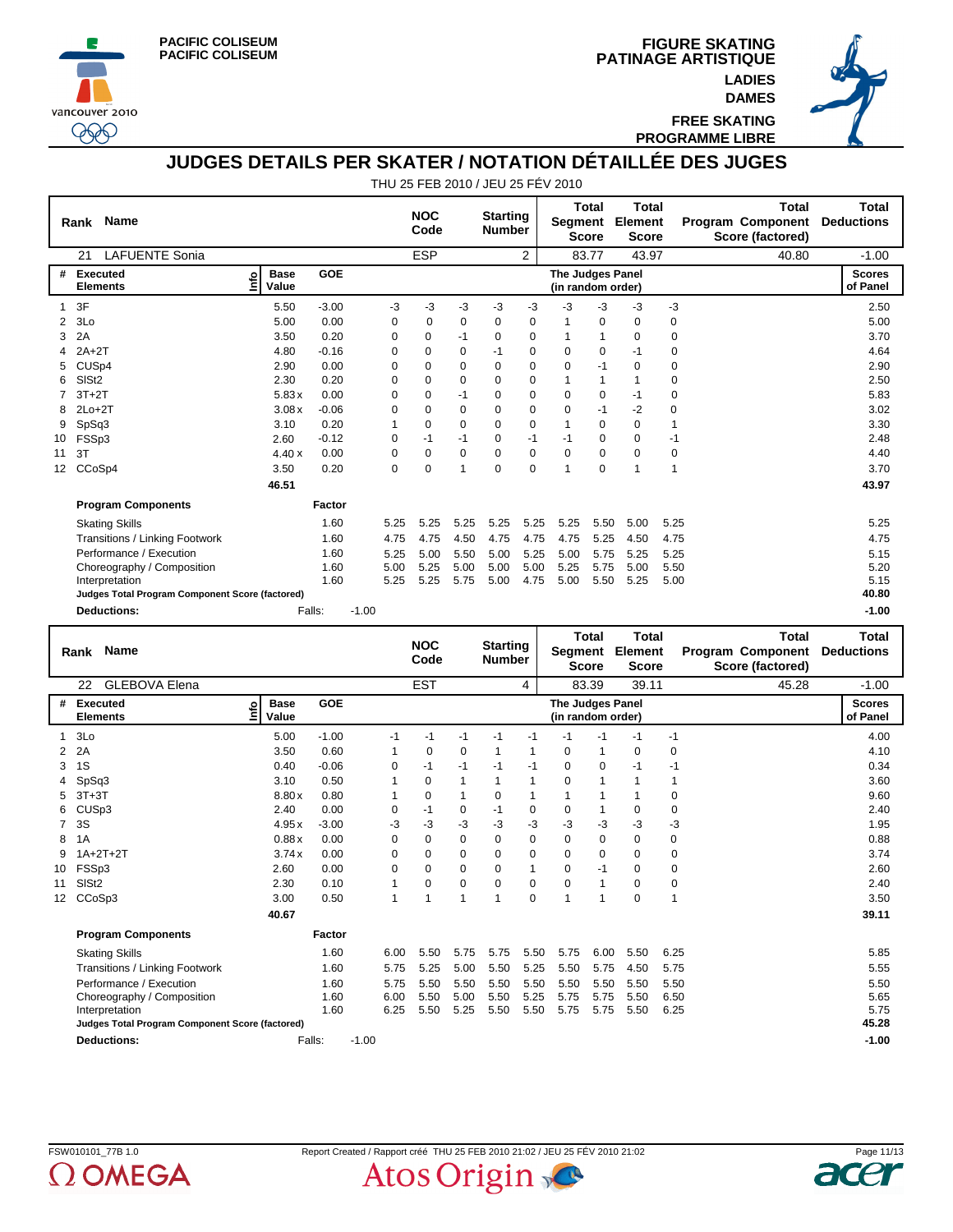





**FREE SKATING PROGRAMME LIBRE**

**DAMES**

## **JUDGES DETAILS PER SKATER / NOTATION DÉTAILLÉE DES JUGES**

THU 25 FEB 2010 / JEU 25 FÉV 2010

|                 | <b>Name</b><br>Rank                             |                                  |            |         |          | <b>NOC</b><br>Code |          | <b>Starting</b><br><b>Number</b> |      | Segment                               | <b>Total</b><br>Score | <b>Total</b><br>Element<br><b>Score</b> |             | <b>Total</b><br><b>Program Component</b><br>Score (factored) | <b>Total</b><br><b>Deductions</b> |
|-----------------|-------------------------------------------------|----------------------------------|------------|---------|----------|--------------------|----------|----------------------------------|------|---------------------------------------|-----------------------|-----------------------------------------|-------------|--------------------------------------------------------------|-----------------------------------|
|                 | GIMAZETDINOVA Anastasia<br>23                   |                                  |            |         |          | <b>UZB</b>         |          |                                  | 5    |                                       | 82.63                 | 41.47                                   |             | 42.16                                                        | $-1.00$                           |
| #               | <b>Executed</b><br><b>Elements</b>              | <b>Base</b><br><u>f</u><br>Value | <b>GOE</b> |         |          |                    |          |                                  |      | The Judges Panel<br>(in random order) |                       |                                         |             |                                                              | <b>Scores</b><br>of Panel         |
|                 | 2Lz                                             | 1.90                             | $-0.06$    |         | 0        | 1                  | 0        | $\Omega$                         | -1   | $\Omega$                              | $\Omega$              | $\Omega$                                | $-1$        |                                                              | 1.84                              |
| 2               | 3T                                              | 4.00                             | 0.60       |         |          | 0                  |          |                                  |      | 0                                     | 0                     | $\Omega$                                | 0           |                                                              | 4.60                              |
| 3               | 3S                                              | 4.50                             | 0.80       |         |          | 0                  |          |                                  | 0    | 1                                     |                       |                                         |             |                                                              | 5.30                              |
|                 | 2A+1A+SEQ                                       | 3.44                             | 0.00       |         | 0        | $\Omega$           | $\Omega$ | 0                                | 0    | $\Omega$                              | 0                     | 0                                       | 0           |                                                              | 3.44                              |
| 5               | FCSp3                                           | 2.80                             | $-0.06$    |         | 0        | $\Omega$           | $-1$     | $\Omega$                         | 0    | 0                                     | 0                     | $\Omega$                                | $-1$        |                                                              | 2.74                              |
| 6               | $3T+2T$                                         | 5.30                             | 0.00       |         | $\Omega$ | $\Omega$           | $\Omega$ | $\Omega$                         | 0    | $-2$                                  | $-1$                  | $\Omega$                                | 0           |                                                              | 5.30                              |
|                 | $3S+2T$                                         | 6.38x                            | $-0.80$    |         | -1       | -1                 | 0        | 0                                | $-1$ | 0                                     | $-1$                  | $-1$                                    | -1          |                                                              | 5.58                              |
| 8               | 2A                                              | 3.85x                            | $-0.80$    |         | $-1$     | $\Omega$           | $-1$     | $-1$                             | $-1$ | $-1$                                  | $-1$                  | -1                                      | -1          |                                                              | 3.05                              |
| 9               | SpSq4                                           | 3.40                             | 0.20       |         | 0        | 0                  |          | 1                                | 0    | 0                                     | 0                     | 0                                       | 0           |                                                              | 3.60                              |
| 10              | CiSt1                                           | 1.80                             | $-1.00$    |         | $-3$     | -3                 | $-2$     | -3                               | $-3$ | $-3$                                  | $-3$                  | -3                                      | $-3$        |                                                              | 0.80                              |
| 11              | CCoSp4                                          | 3.50                             | $-0.18$    |         | 0        | 0                  | 0        | $-1$                             | $-2$ | $-1$                                  | 0                     | $\Omega$                                | $-2$        |                                                              | 3.32                              |
| 12 <sup>2</sup> | LSp2                                            | 1.90                             | 0.00       |         | 0        | $\Omega$           | $\Omega$ | $\Omega$                         | $-1$ | $-1$                                  | $-1$                  | $\Omega$                                | $\mathbf 0$ |                                                              | 1.90                              |
|                 |                                                 | 42.77                            |            |         |          |                    |          |                                  |      |                                       |                       |                                         |             |                                                              | 41.47                             |
|                 | <b>Program Components</b>                       |                                  | Factor     |         |          |                    |          |                                  |      |                                       |                       |                                         |             |                                                              |                                   |
|                 | <b>Skating Skills</b>                           |                                  | 1.60       |         | 5.50     | 5.50               | 5.50     | 6.00                             | 5.75 | 5.50                                  | 5.75                  | 5.50                                    | 5.25        |                                                              | 5.55                              |
|                 | Transitions / Linking Footwork                  |                                  | 1.60       |         | 5.00     | 5.50               | 4.75     | 5.00                             | 5.25 | 5.25                                  | 4.50                  | 5.00                                    | 5.00        |                                                              | 5.05                              |
|                 | Performance / Execution                         |                                  | 1.60       |         | 5.00     | 5.25               | 5.00     | 5.25                             | 5.00 | 5.25                                  | 5.00                  | 5.25                                    | 5.25        |                                                              | 5.15                              |
|                 | Choreography / Composition                      |                                  | 1.60       |         | 5.25     | 5.50               | 5.25     | 5.75                             | 5.50 | 5.00                                  | 5.00                  | 5.00                                    | 5.00        |                                                              | 5.30                              |
|                 | Interpretation                                  |                                  | 1.60       |         | 5.25     | 5.25               | 5.25     | 5.50                             | 5.25 | 5.00                                  | 5.00                  | 5.50                                    | 5.00        |                                                              | 5.30                              |
|                 | Judges Total Program Component Score (factored) |                                  |            |         |          |                    |          |                                  |      |                                       |                       |                                         |             |                                                              | 42.16                             |
|                 | <b>Deductions:</b>                              | Falls:                           |            | $-1.00$ |          |                    |          |                                  |      |                                       |                       |                                         |             |                                                              | $-1.00$                           |

|                   | <b>Name</b><br>Rank                             |            |                      |            |         |             | <b>NOC</b><br>Code |              | <b>Starting</b><br><b>Number</b> |              | Segment                               | <b>Total</b><br><b>Score</b> | <b>Total</b><br>Element<br><b>Score</b> |      | <b>Total</b><br><b>Program Component</b><br>Score (factored) | Total<br><b>Deductions</b> |
|-------------------|-------------------------------------------------|------------|----------------------|------------|---------|-------------|--------------------|--------------|----------------------------------|--------------|---------------------------------------|------------------------------|-----------------------------------------|------|--------------------------------------------------------------|----------------------------|
|                   | <b>KARADEMIR Tugba</b><br>24                    |            |                      |            |         |             | <b>TUR</b>         |              |                                  | 1            |                                       | 78.80                        | 37.64                                   |      | 42.16                                                        | $-1.00$                    |
| #                 | <b>Executed</b><br><b>Elements</b>              | <u>nfo</u> | <b>Base</b><br>Value | <b>GOE</b> |         |             |                    |              |                                  |              | The Judges Panel<br>(in random order) |                              |                                         |      |                                                              | <b>Scores</b><br>of Panel  |
|                   | $3S+1T$                                         |            | 4.90                 | $-2.00$    |         | $-2$        | $-2$               | $-1$         | $-2$                             | $-2$         | $-2$                                  | $-2$                         | $-2$                                    | $-2$ |                                                              | 2.90                       |
|                   | 3T+2A+SEQ                                       |            | 6.00                 | $-2.80$    |         | -3          | $-2$               | -3           | -3                               | -3           | -2                                    | $-3$                         | -3                                      | -3   |                                                              | 3.20                       |
| 3                 | 1F                                              | е          | 0.50                 | $-0.12$    |         | -1          | $-1$               | $-2$         | $-2$                             | $-1$         | $-1$                                  | $-1$                         | $-1$                                    | $-2$ |                                                              | 0.38                       |
| 4                 | FCSp4                                           |            | 3.20                 | 0.20       |         | 1           | $\Omega$           | 1            | $\Omega$                         | 0            | $\Omega$                              | $\mathbf{1}$                 |                                         | 1    |                                                              | 3.40                       |
| 5                 | 2T                                              |            | 1.30                 | $-0.18$    |         | 0           | $-1$               | 0            | $\Omega$                         | 0            | $-1$                                  | 0                            | -1                                      | $-1$ |                                                              | 1.12                       |
| 6                 | 2A                                              |            | 3.50                 | 0.00       |         | 0           | $\Omega$           | 0            | $-1$                             | $\mathbf 0$  | $\Omega$                              | 0                            | 0                                       | 0    |                                                              | 3.50                       |
|                   | CCoSp4                                          |            | 3.50                 | 0.00       |         | $\Omega$    | $\Omega$           | 0            | 0                                | 0            | 1                                     | 1                            | $\Omega$                                | 0    |                                                              | 3.50                       |
| 8                 | 3S                                              |            | 4.95x                | 0.20       |         |             | 0                  | 0            | 0                                | $\mathbf 0$  |                                       | 1                            | 0                                       | 0    |                                                              | 5.15                       |
| 9                 | 2A                                              |            | 3.85x                | $-0.16$    |         | $\Omega$    | $-1$               | $-1$         | $-1$                             | $\mathbf 0$  | 1                                     | 0                            | $\Omega$                                | 0    |                                                              | 3.69                       |
| 10                | FCCoSp4                                         |            | 3.50                 | 0.00       |         | $\mathbf 0$ | 0                  | $\mathbf 0$  | $\mathbf 0$                      | $\mathbf 0$  | 0                                     | 1                            | 0                                       | 0    |                                                              | 3.50                       |
| 11                | SpSq4                                           |            | 3.40                 | 0.60       |         | 1           | $\Omega$           | $\mathbf{1}$ | $\Omega$                         | $\mathbf{1}$ | 0                                     | 1                            |                                         | 1    |                                                              | 4.00                       |
| $12 \overline{ }$ | SISt3                                           |            | 3.30                 | 0.00       |         | $\mathbf 0$ | $\Omega$           | $\Omega$     | $\Omega$                         | 1            | $\Omega$                              | $\Omega$                     | $\Omega$                                | 0    |                                                              | 3.30                       |
|                   |                                                 |            | 41.90                |            |         |             |                    |              |                                  |              |                                       |                              |                                         |      |                                                              | 37.64                      |
|                   | <b>Program Components</b>                       |            |                      | Factor     |         |             |                    |              |                                  |              |                                       |                              |                                         |      |                                                              |                            |
|                   | <b>Skating Skills</b>                           |            |                      | 1.60       |         | 5.50        | 5.50               | 5.75         | 5.50                             | 5.25         | 5.50                                  | 5.75                         | 5.25                                    | 5.50 |                                                              | 5.45                       |
|                   | <b>Transitions / Linking Footwork</b>           |            |                      | 1.60       |         | 5.50        | 5.00               | 4.25         | 5.25                             | 4.75         | 5.00                                  | 5.50                         | 4.75                                    | 4.75 |                                                              | 4.95                       |
|                   | Performance / Execution                         |            |                      | 1.60       |         | 5.75        | 6.00               | 5.50         | 5.00                             | 5.50         | 5.00                                  | 5.50                         | 4.75                                    | 5.25 |                                                              | 5.30                       |
|                   | Choreography / Composition                      |            |                      | 1.60       |         | 5.25        | 5.50               | 5.75         | 5.50                             | 5.75         | 5.25                                  | 5.75                         | 5.00                                    | 5.50 |                                                              | 5.40                       |
|                   | Interpretation                                  |            |                      | 1.60       |         | 5.25        | 5.50               | 5.25         | 5.25                             | 5.25         | 5.00                                  | 5.50                         | 5.25                                    | 5.25 |                                                              | 5.25                       |
|                   | Judges Total Program Component Score (factored) |            |                      |            |         |             |                    |              |                                  |              |                                       |                              |                                         |      |                                                              | 42.16                      |
|                   | <b>Deductions:</b>                              |            |                      | Falls:     | $-1.00$ |             |                    |              |                                  |              |                                       |                              |                                         |      |                                                              | $-1.00$                    |

#### **NOTES**

**x** Credit for highlight distribution, base value multiplied by 1.1

**<** Downgraded jump

**e** Jump take off with wrong edge (long)

 $\Omega$  OMEGA